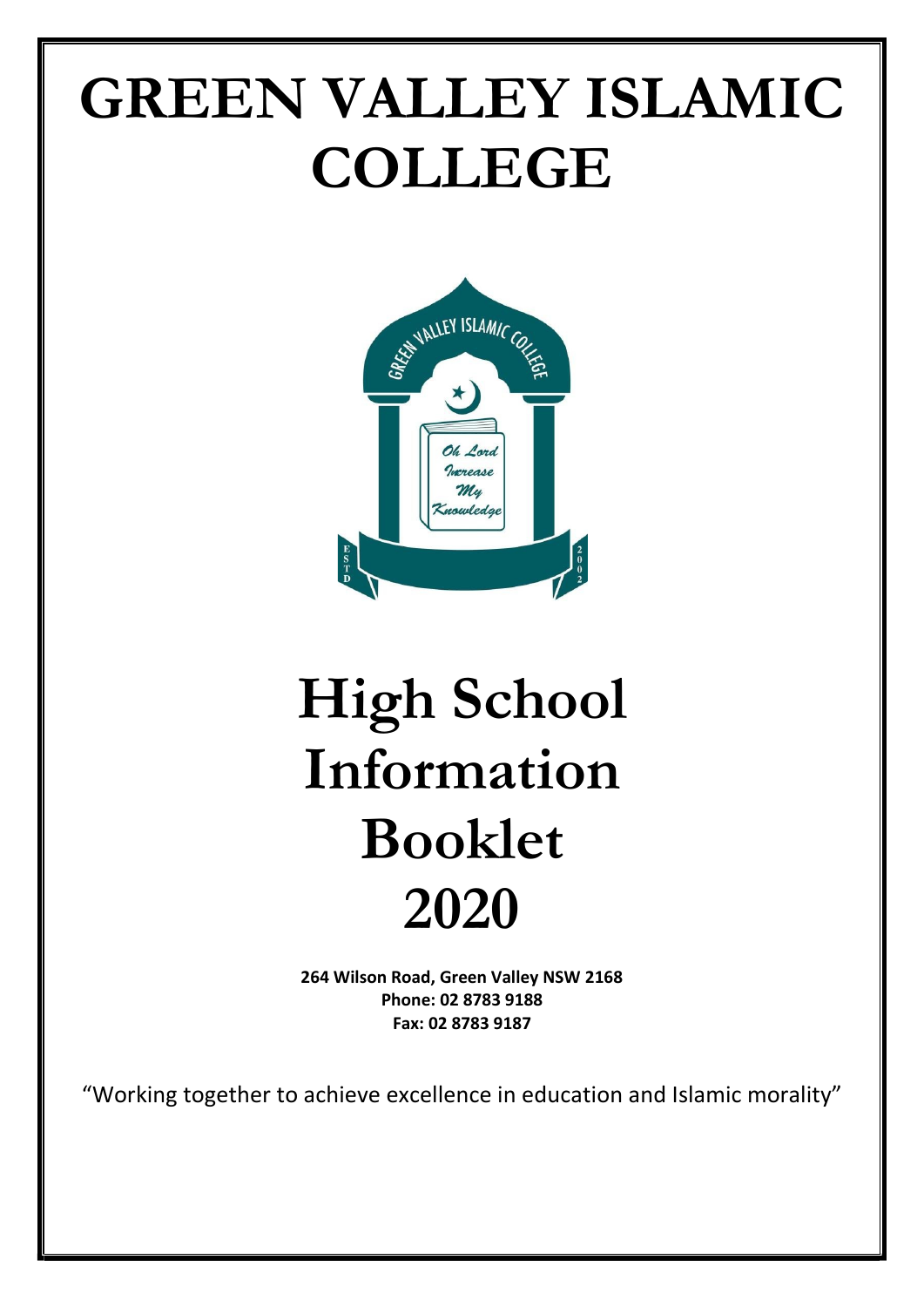# **CONTENTS**

| <b>School Information</b>                       | 3  |
|-------------------------------------------------|----|
| Staff List - High School                        | 4  |
| An Introduction to Green Valley Islamic School  | 5  |
| Core Rules for Students in NSW Schools          | 10 |
| The Core values                                 | 11 |
| <b>Students Rights and Responsibilities</b>     | 12 |
| School fees                                     | 13 |
| Locker Policy                                   | 14 |
| Uniform                                         | 15 |
| <b>School Terms</b>                             | 18 |
| <b>Lesson Times</b>                             | 19 |
| Curriculum                                      | 19 |
| <b>Subject Requirements</b>                     | 22 |
| <b>Text Book Requirements</b>                   | 23 |
| Homework policy                                 | 24 |
| Assessment policy                               | 25 |
| <b>Student Promotion Policy</b>                 | 26 |
| Discipline Code                                 | 28 |
| <b>Behaviour Management Policy Flow Diagram</b> | 31 |
| <b>Student Representative Council</b>           | 32 |
| <b>Merit Award System</b>                       | 36 |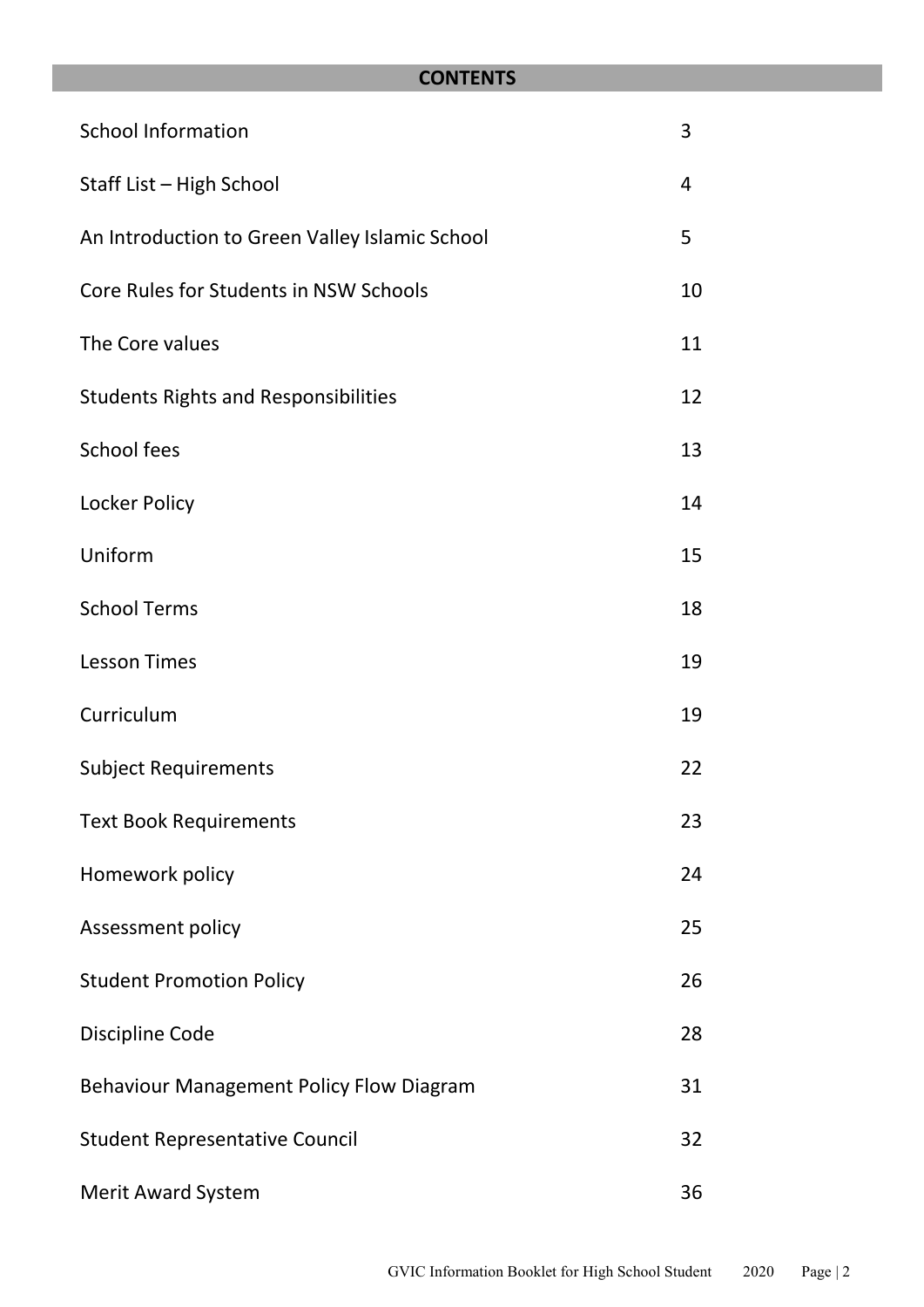# **SCHOOL INFORMATION**

<span id="page-2-0"></span>

| Principal                                                                     | <b>Mr Riaaz Ali</b>                                          |
|-------------------------------------------------------------------------------|--------------------------------------------------------------|
| <b>Acting Deputy Principal and</b><br><b>Head of Discipline &amp; Welfare</b> | <b>Mr Davindar Singh</b>                                     |
| <b>Head of Girls Discipline &amp;</b><br>Welfare                              | <b>Ms Danielle Kalaizis</b>                                  |
| <b>Administration Staff</b>                                                   | <b>Ms Shana, Ms Fauzia Ms</b><br>Menaz,<br>Ms Salma, Ms Safa |
| <b>Address</b>                                                                | 264 Wilson Road, Green Valley<br><b>NSW 2168</b>             |
| <b>Telephone number</b>                                                       | 02 8783 9188                                                 |
| <b>Fax Number</b>                                                             | 02 8783 9187                                                 |
| <b>Email</b>                                                                  | info@gvic.nsw.edu.au                                         |
| Website                                                                       | <u>www.gvic.nsw.edu.au</u>                                   |
| <b>School office hours</b>                                                    | $8:00am - 4:00pm$                                            |
| <b>Green Valley Islamic College Ltd</b>                                       | <b>Project of Muslim League of</b><br>NSW Inc.               |

# **FIRST DAY ARRANGEMENTS**

Years 7, 11, 12 - School starts on Wednesday, 29<sup>th</sup> January 2020 Years 8, 9, 10 – School starts on Thursday, 30<sup>th</sup> January

School commences at 8.15am and finishes at 3.20pm

Our school policies are available on our website: [www.gvic.nsw.edu.au](http://www.gvic.nsw.edu.au/)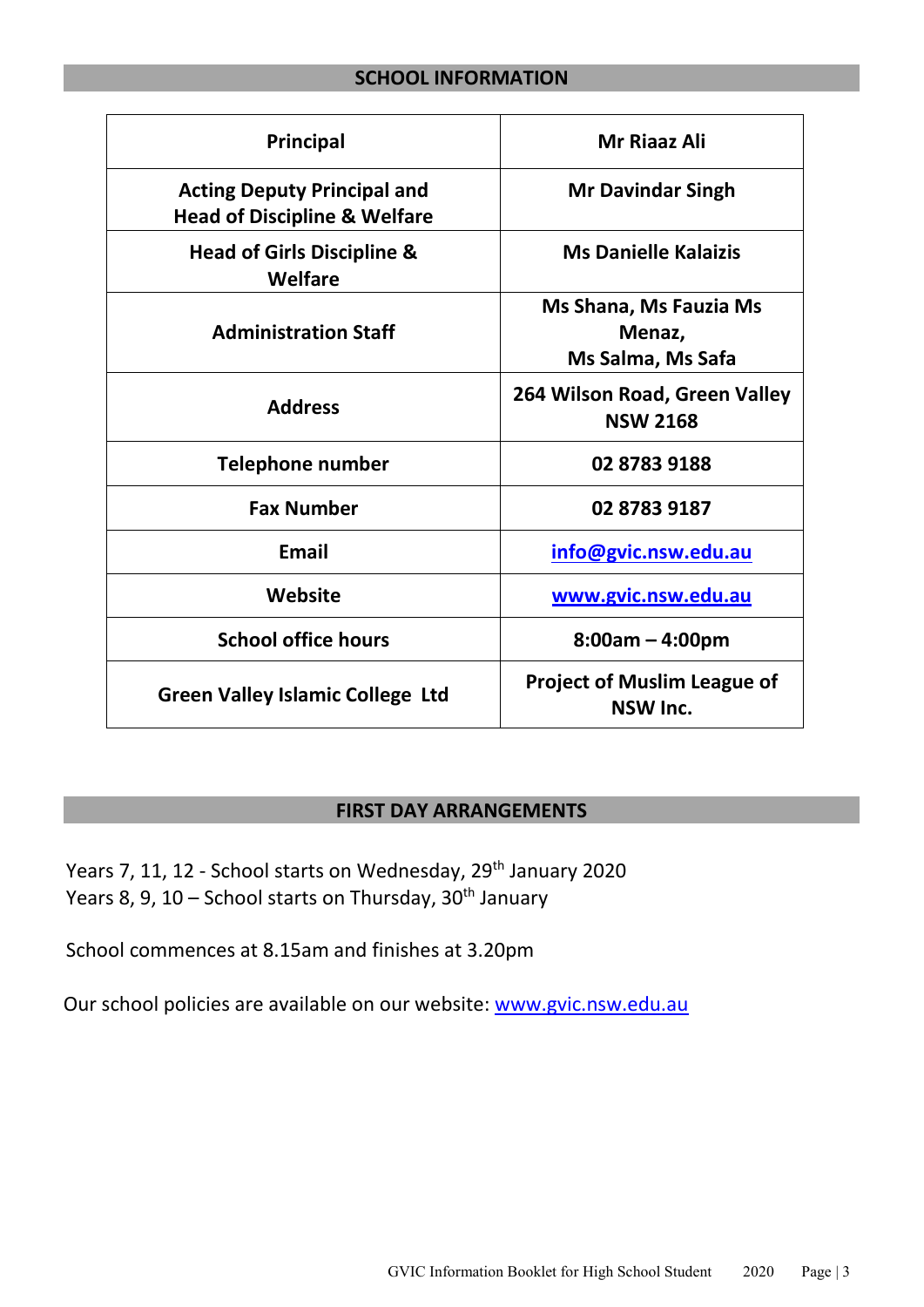# **STAFF FOR THIS YEAR – HIGH SCHOOL**

Mr Riaaz Ali Principal

Administration Staff Ms Shana, Ms Fauzia, Ms Menaz, Ms Safa, Ms Salma

Mr Davindar Singh Ms Danielle Kalaizis and Mr David Danielle Kalaizis and Mr David Danielle Kalaizis Acting Deputy Principal &Coordinator – Maths / Discipline / Welfare Coordinator – PDHPE / Girls Discipline / Welfare

Mrs Nazneen Khan Coordinator – English

Mrs Ifroza Anwar Coordinator – Science

Mr Hussain Abrar Coordinator – TAS

Mr Rihan Ali Mrs Saireen Hussain Coordinator – Commerce/Business Studies/Legal Studies Coordinator – HSIE

- Mr Davindar Singh Mrs Nazneen Khan Ms Noor Shah Mr Rihan Ali Mr Amit Maharaj Ms Jessica Whiteoak Mrs Farina Ali Ms Jia Lu Pan Mr Mukesh Chand Ms Muryum Landi Mrs Priya Deo **Mrs Labiba Soueid** Mrs Labiba Soueid Mrs Ifroza Anwar Mrs Ifroza Anwar Mrs Ifroza Anwar Mrs Ifroza Anwar Mrs Ifroza Anwar Mrs Ifroza Anwar Mrs Ifro Mrs Zabia Bano **Mrs Sangita Lal**
- Mrs Sofia Ali (Lab Technician) Mrs Sofia Ali (Lab Technician) **TAS**  Mr Hussain Abrar **PDHPE** Mrs Farina Ali Mrs Danielle Kalaizis Miss Amrita Lal **Mr David Dang** Mrs Priya Deo

Mr Mukesh Chand Mr Zia (Technician) **Quran/Arabic/Islamiyat** Ms Sofia Ali (Lab Technician)

Mrs Fareesha Mohammed Mrs Fareesha Mohammed Mrs Fareesha Mohammed Mrs Fareesha Mrs Toufiq Dehan

### **Science & Maths HSIE/ English/Commerce**

Mr Riaaz Ali Mrs Saireen Hussain Mr Christopher Reid Ms Bernadette Leonello (Leave) Mr Dale Paton

 Mr Rasheed Mr Tanzeel **LIBRARY** Ms Shireen Hawashin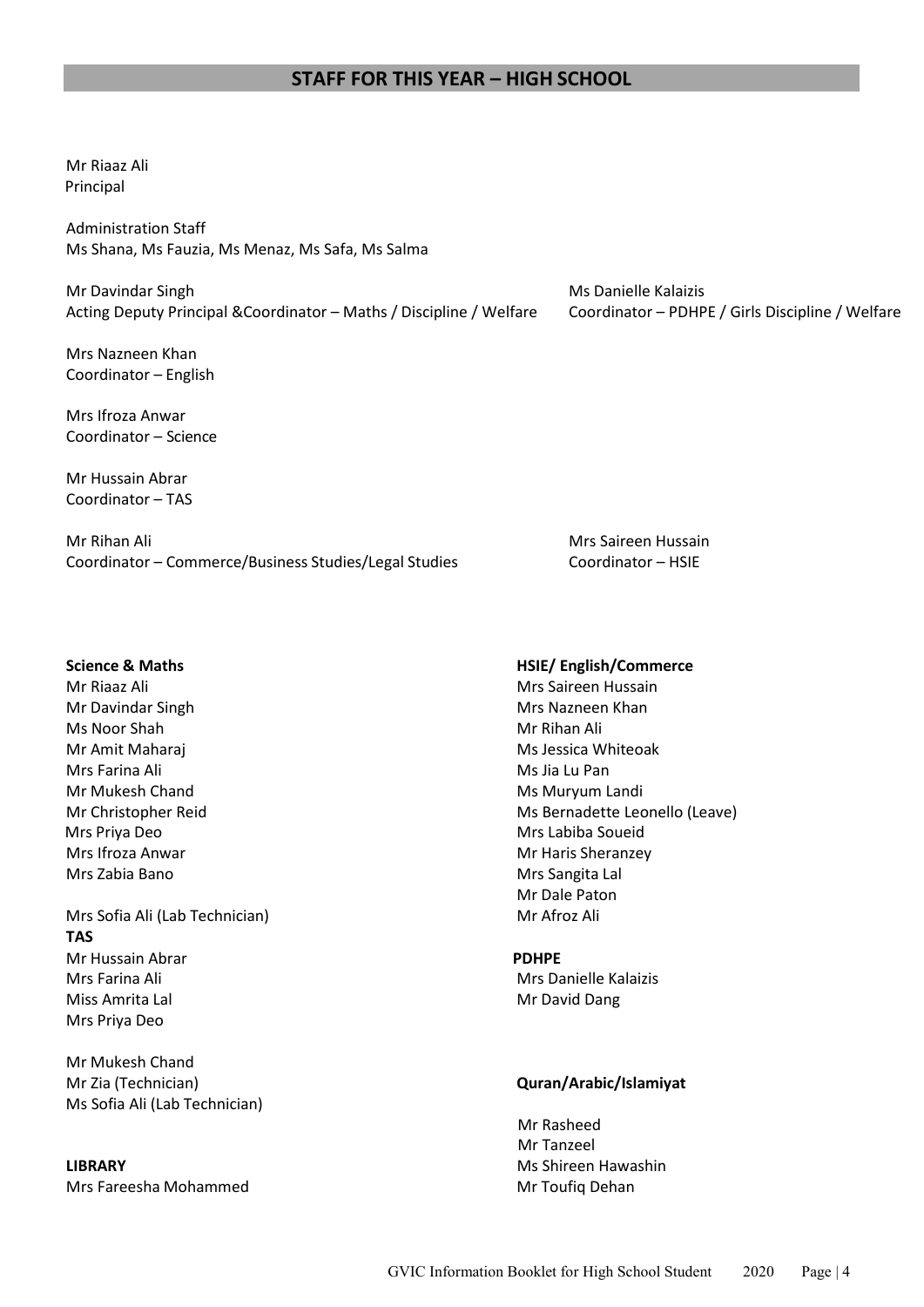# **INTRODUCTION TO GREEN VALLEY ISLAMIC COLLEGE**

Green Valley Islamic College was established in 2002 by the Muslim league of NSW and is located in the South – Western Sydney region. It began with 40 students and by the will of Allah (SWT) today we have over 900 students.

We are very proud of our strong Islamic ethos and the values we impart to students to make right choices.

We believe in encouraging our students to achieve their personal best and to aim for excellence in everything they do.

Our school has a proud tradition of academic, cultural and sporting excellence.

# **MISSION STATEMENT**

Green Valley Islamic College is an Islamic school which was established to provide opportunities to boys and girls to excel in this life and the hereafter. It aims:

- To provide educational activities within an Islamic environment to support the development of good citizens within Islamic spiritual values and knowledge.
- To develop caring and confident members of society with the ability to respond positively to new situations.
- To support the optimum development of all students.
- To achieve excellence through the provision of enriched learning experiences.

# **SCHOOL GOALS**

- To provide a centre of educational activities which will produce good citizens imbued with Islamic values and knowledge of the Holy Qur'an.
- To ensure that all students benefit from effective welfare programs.
- To achieve excellence in the Key Learning Areas through the provision of enriched learning experiences.
- To provide adequate facilities to enable the school to function effectively and efficiently.
- To ensure the staff are actively engaged in their professional development and their welfare is enhanced by a supportive network.
- To encourage students to develop intellectually, physically, emotionally, socially, morally and spiritually.
- To develop in each child the strength and character to live his/her life according to well-defined moral values.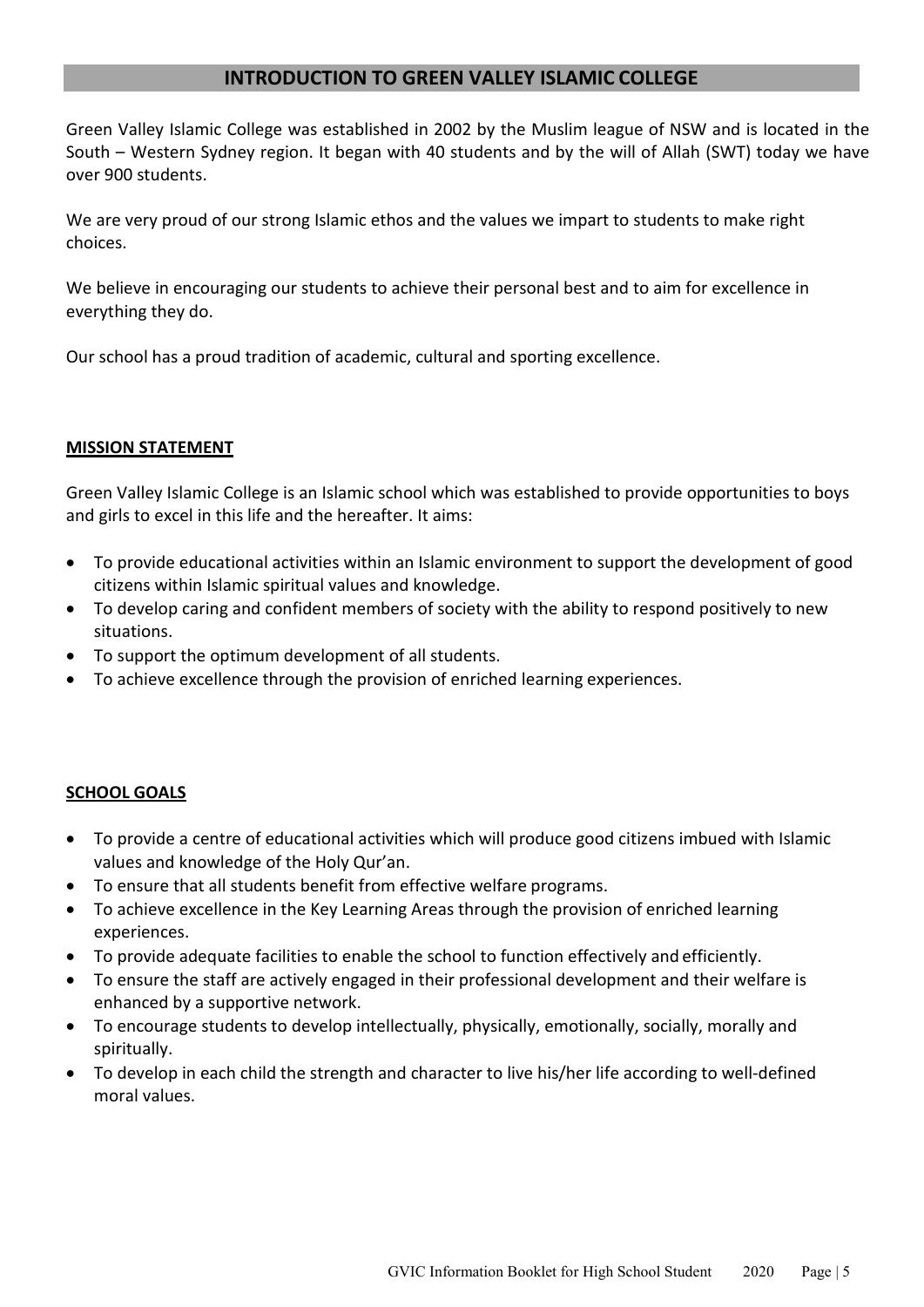# **CLASSROOM CODE**

# **Before the lesson starts:**

- All students must line up outside their classrooms and wait for the bell. No student is allowed to enter the classroom unless directed by a teacher.
- Hats are not to be worn at any time in class.
- All students must be punctual to class. If a student is late to class without an acceptable reason and a note to verify this, they will be referred to a welfare teacher.

# **During the Lesson**

- Students must always be mindful of their own safety and the safety of others. Do not rock the chairs and engage in dangerous or unacceptable behaviour.
- Students must not engage in vandalism or graffiti. Report such instances to the duty teacher immediately.
- No eating or drinking is allowed during lesson time. This includes lozenges and chewing gum.
- Students must use appropriate language at all times. Foul language will not be tolerated.
- All students must have the correct equipment for all classes. Teachers will advise students of the equipment required for each subject.
- No mobile phones or other electrical devices including games may be brought to school. Such items will be confiscated and parents will need to pick them up from the office.

# **At the end of the lesson**

- The classroom is to be cleaned and properly arranged before any student is allowed to leave.
- All rubbish is to be placed in the bins provided.
- Students are not allowed to leave without teachers' direction.

# **OTHER**

- Students are not allowed to enter staff rooms or kitchen.
- Students must not play or gather in out of bounds areas in the playground.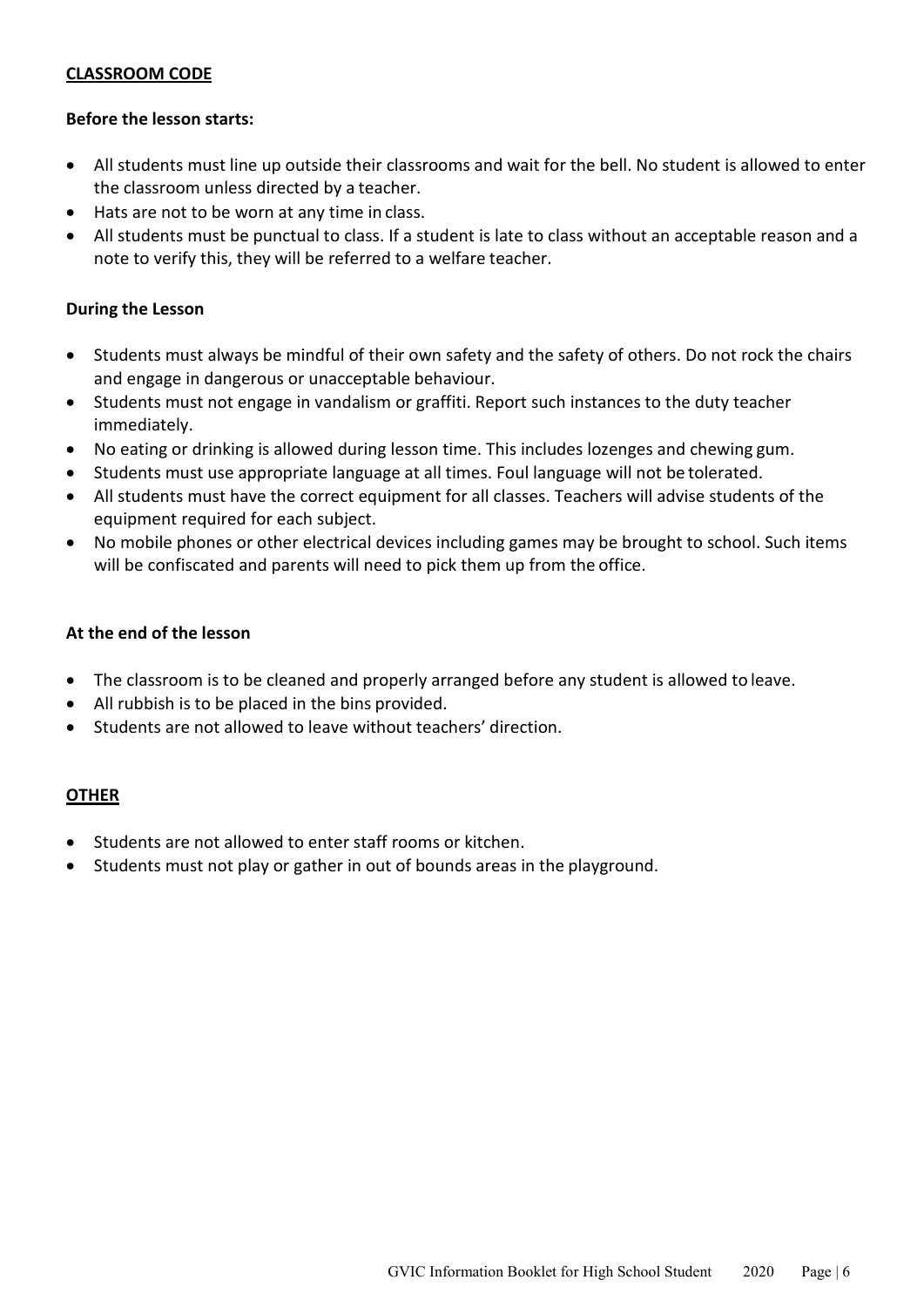# **ATTENDANCE REQUIREMENTS**

Under the 1990 Education Act, all students between the ages of 5 – 15 are required to attend school regularly and be punctual. Students with attendance below 95% will be interviewed and parents will be notified.

If your child is away they are required to supply a medical certificate or note explaining their absence and given to their roll call teacher. The absence note must be written and signed by a parent or guardian and must state the date and reason as to why the child was absent from school.

Our school believes that it is important for young people to develop self- discipline necessary for punctuality and regular attendance. Research has shown a strong correlation between high attendance rates and higher academic achievement.

# **STUDENT ABSENCES**

If a student is absent because of illness or for some other acceptable reason, a note with the reason for the absence must be given to the Roll Call Teacher on the first day of his/her return to school.

- Any absence must be explained in writing immediately upon the students return to school.
- If extended absence is anticipated, parents are required to provide a note to the office, or phone, stating the reason and dates of the absence.
- Parents are required to notify the school if their child's absence exceeds or is expected to exceed two (2) days. Where notification has not been received, you may be contacted by phone requesting for an explanation in accordance with Attendance Policy.

# **EARLY DEPARTURE NOTES**

Parents are required to take an early leave note from the office when picking up their child early. **No early leave notes are given after 2:30pm.** Please try to make appointments after school hours as picking up children early makes them miss out on the learning. Early leave is only allowed with justification, where absolutely necessary.

# **LATE NOTES**

All students should be at school by 8:15am. However, when a student arrives late to the school due to unforeseen circumstances, he/she should report to the office to obtain a late note slip and hand it to his/her roll call or subject teacher.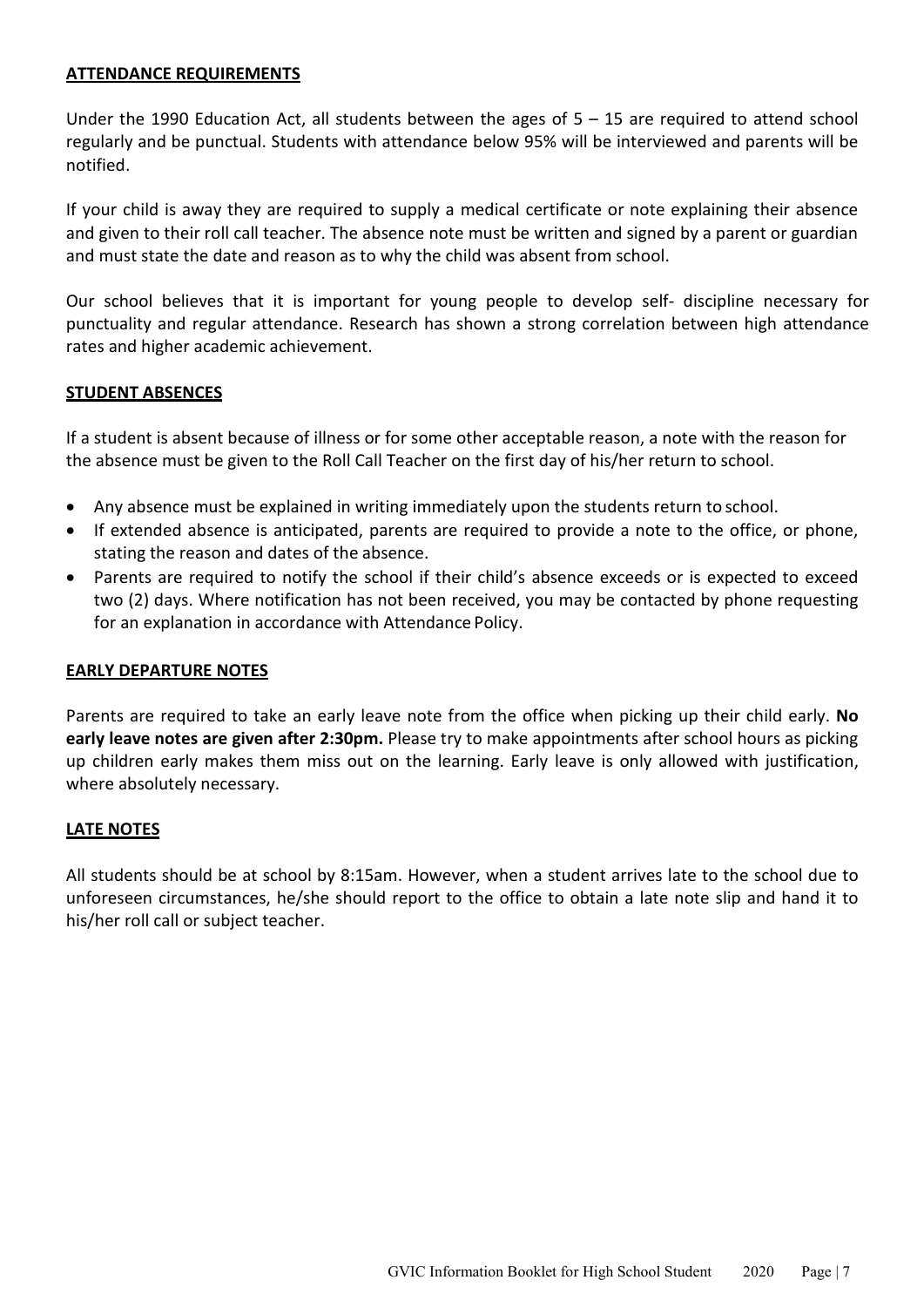# **PARKING AND SPEED ZONES**

The safety of our students is our primary concern. Please make sure that you park appropriately and keep to a speed limit of 5 km/hr in the school carpark and the drop off zone area. Make sure that you pick up your child on time. The school grounds and carparks are **NO SMOKING** zones. All parents should vacate the school grounds and carpark immediately after dropping off or picking up their children.

When exiting the carpark, there is a **NO RIGHT TURN** onto Wilson Rd. Also, there are several **NO STOPPING** signs at the front of the school. Please follow these rules to avoid accidents and collisions. Parking or standing is not allowed in the Drop – off zone.

# **SELLING ON PREMISES**

Under no circumstances are parents to sell items on the school grounds or immediately outside the gates.

# **MEDICATION**

The school cannot accept responsibility for giving students any medication or tablets. If your child is not feeling well in the morning please do not send him/her to school.

# **ITEMS NOT PERMITTED AT THE COLLEGE**

- Any kind of anti-perspirant or deodorant sprays, including perfumes
- Chewing gum
- Nail Polish
- Jewellery
- Make up
- Liquid Paper (students are allowed to bring correction tape only. No correction pens or bottles)
- Toys
- Electronic devices or other games.
- Mobile Phones
- Energy drinks such as Red Bull, V and drinks similar to this. No soft drinks of any kind.

# **LOST ITEMS**

If students lose a book, bag or any other item they are advised to check with their teachers and the main office. It will help if they clearly label all of their belongings including clothes, calculators and pencil cases. If they find valuables or other items lying about they should hand them in to the main office. To avoid theft, students should **never leave valuable items in a bag**, especially money. Students are to lock their belongings in their lockers. The school does not take any responsibility for valuables lost or stolen at school. It is the responsibility of students to protect their possessions.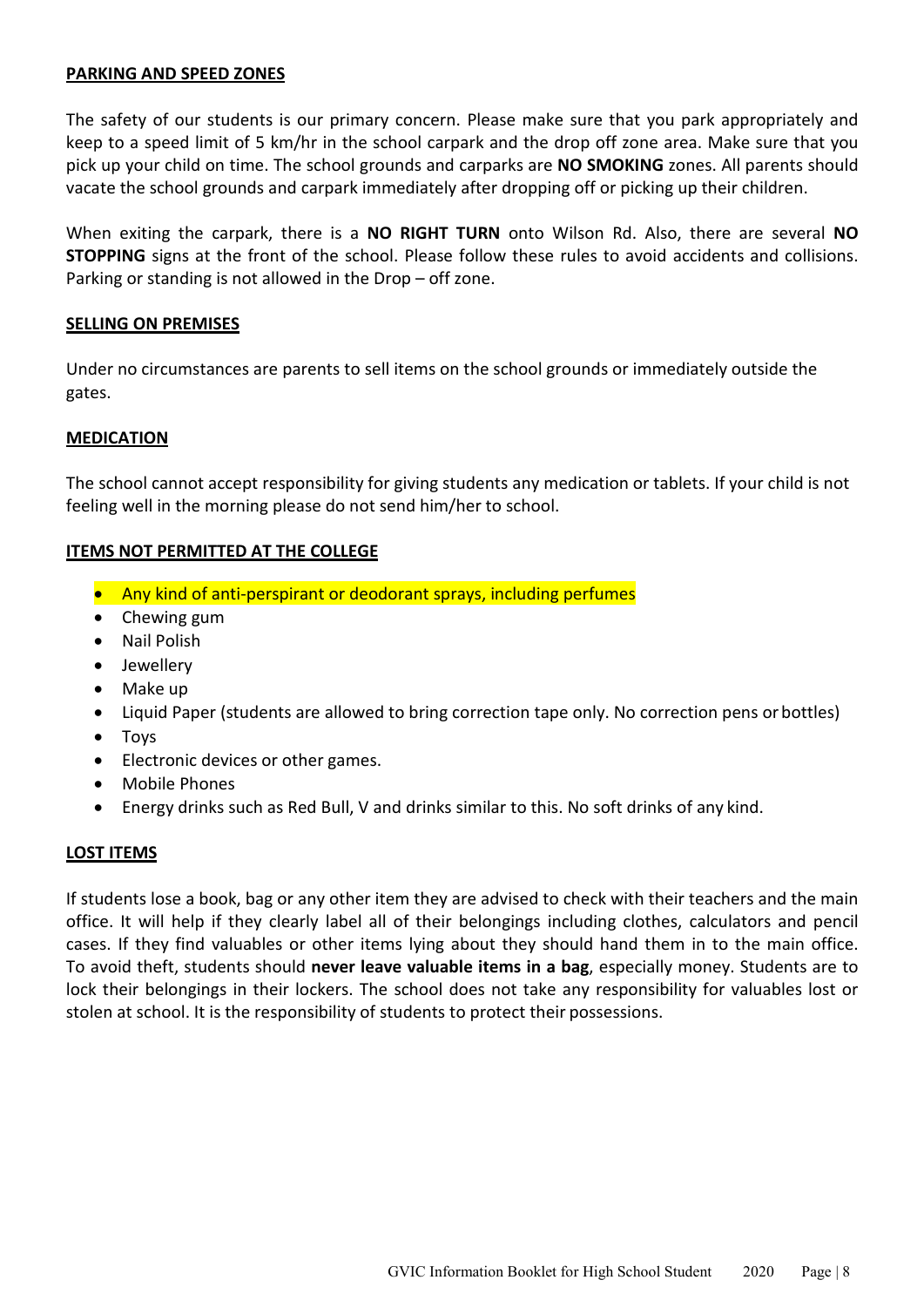# **MESSAGE FROM THE WELFARE COORDINATORS**

Green Valley Islamic College is a Positive Behaviour Support (PBS) school and we instil the ROCKS values. ROCKS stands for Respect, Ownership, Caring, Knowledge and Safety. Our school is unified in supporting students both academically and behaviourally.

- The behaviour expectations are defined (ROCKS).
- The behaviour expectations are taught.
- There is an ongoing behaviour reward system.

The school diary is an effective communication tool between teachers and parents and helps students to be extremely organised and prepared for assessments.

The school diary needs to be purchased from the school and needs to be completed by the student on a daily basis and signed by the parent on a weekly basis.

# **STRATEGIES TO PROMOTE GOOD DISCIPLINE AND EFFECTIVE LEARNING**

The school:

- provides appropriate curriculum to meet the needs of every student.
- supports students in achieving success by implementing a code of conduct which is fair, clear and consistently applied.
- discusses with parents their role in promoting acceptable student behaviour.
- provides programs that develop self-discipline, self-evaluation, communication and conflict resolution skills, e.g. peer support.

# **PRACTICES DESIGNED TO RECOGNISE AND REINFORCE STUDENT ACHIEVEMENTS**

The school:

- has developed a student award scheme that recognizes the academic, cultural and sporting achievements at school.
- staff are encouraged to maintain regular contact with parents through progress reports, diaries, direct phone contact, etc.
- staff teach value systems such as consistent and caring behaviour.

# **STRATEGIES FOR DEALING WITH UNACCEPTABLE BEHAVIOUR**

The school has developed agreements with staff on specific aspects of student behaviour that aim to improve:

- informing parents when behaviour is unsatisfactory and the nature of such misconduct.
- involving parents and staff in jointly monitoring future behaviour over negotiated periods of time.
- providing support through welfare personnel.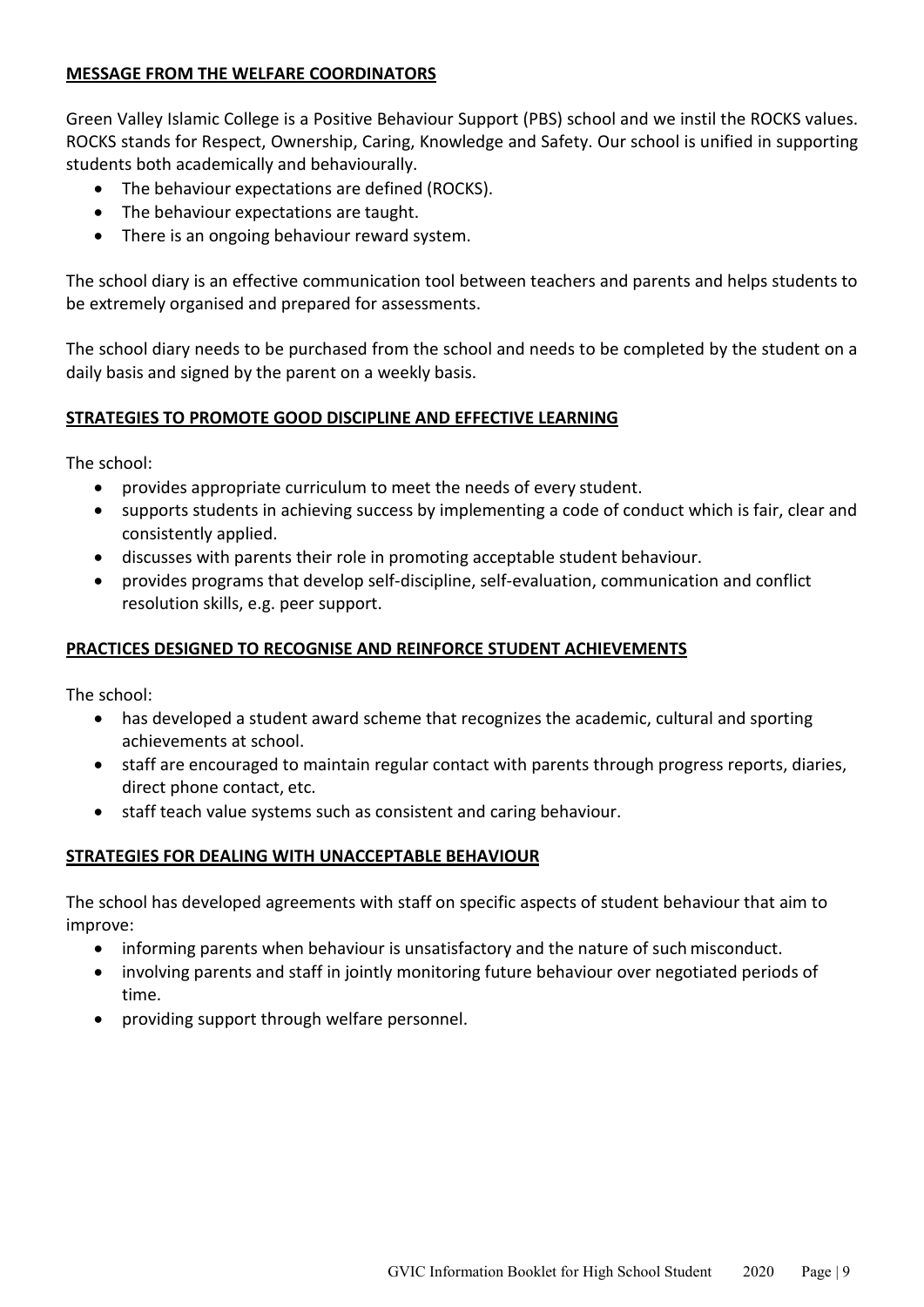Schools generally function best when there is trust, a positive atmosphere, cooperation and general observance of school rules. We aim to build a good environment where there is a healthy attitude to work, friendliness, fair competition and recognition of effort and achievement.

# **WHAT TO DO IF YOU HAVE A CONCERN**

# **Students**

If something is concerning you, either personally or because of something happening in the school, talk it over with someone you feel comfortable talking to. Generally the best place to start is with your class teacher. You may also refer yourself to the Welfare Coordinators. They are Ms Kalaizis for girls and Mr Singh for boys, who are always happy to speak to students.

# **Parents**

If your concern is subject based e.g. about an assignment in a particular subject, it is best to make contact with the subject teacher. As teachers are unable to leave classes unattended either make contact by phone or if you require an interview, you are able to arrange these through the office. Please note written notices will be sent to you about a child's academic failures such as not doing homework, not submitting assessment tasks, poor performance etc during the year and special meetings will be arranged with the subject teachers if required.

# **GRIEVANCE PROCEDURE**



If no resolution is reached, the matter is referred to the Principal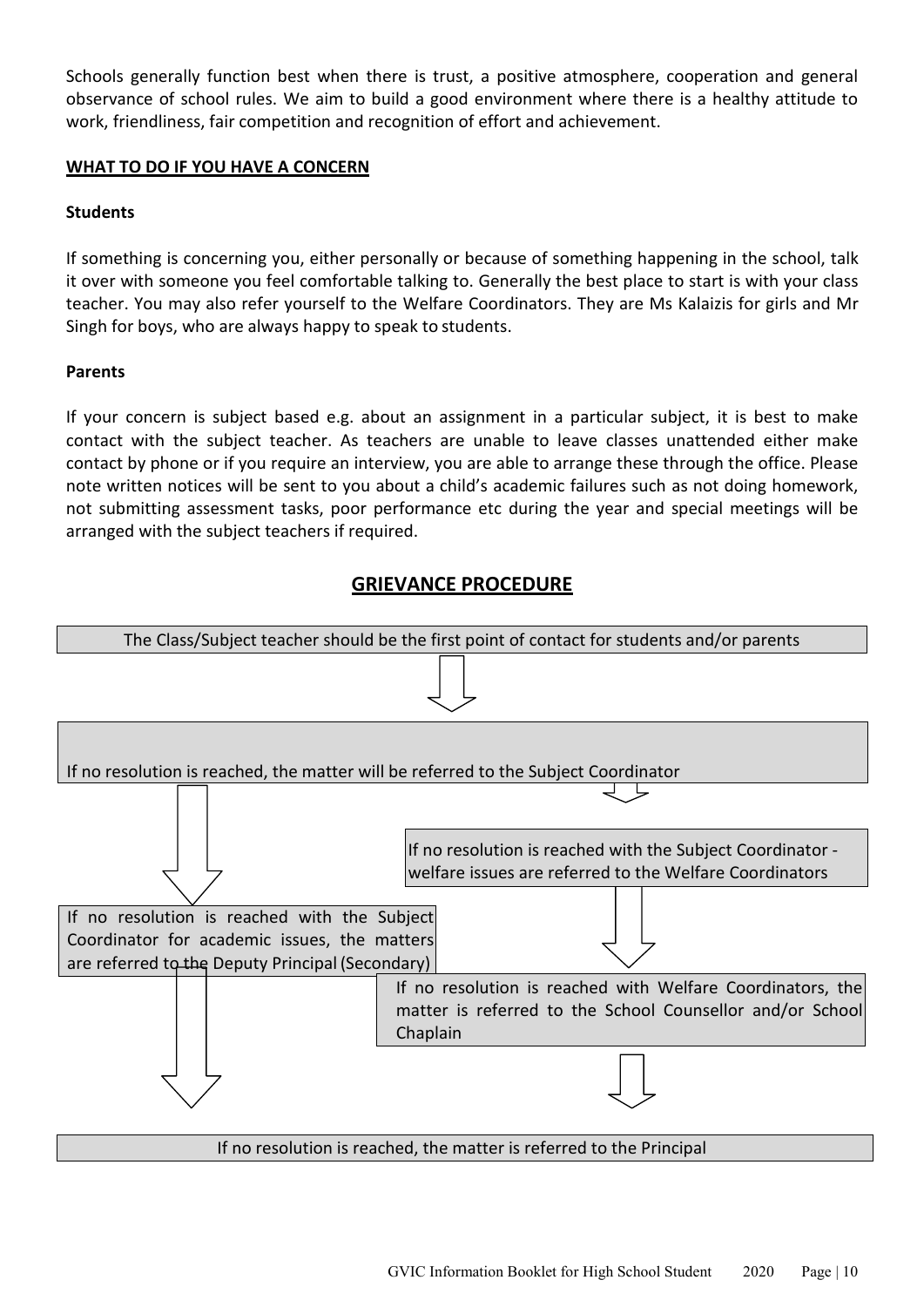# **CORE RULES FOR STUDENTS IN NSW SCHOOLS**

<span id="page-10-0"></span>Core rules for student behaviour have been developed to establish consistent expectations in all NSW schools.

# **THE CORE RULES**

All students in NSW schools are expected to:

- attend every school day, unless they are legally excused, and be in class on time and prepared to learn.
- maintain a neat appearance by adhering to the requirements of the school's uniform or dress code policy.
- behave safely, considerately and responsibly, including when travelling to and fromschool.
- show respect at all times for teachers, other school staff and helpers, including following class rules, speaking courteously and cooperating with instructions and learning activities.
- treat one another with dignity and respect.
- care for property, the school's and others'.

Behaviour that infringes on the safety of others, such as harassment, bullying and illegal or anti-social behaviour of any kind, will not be tolerated.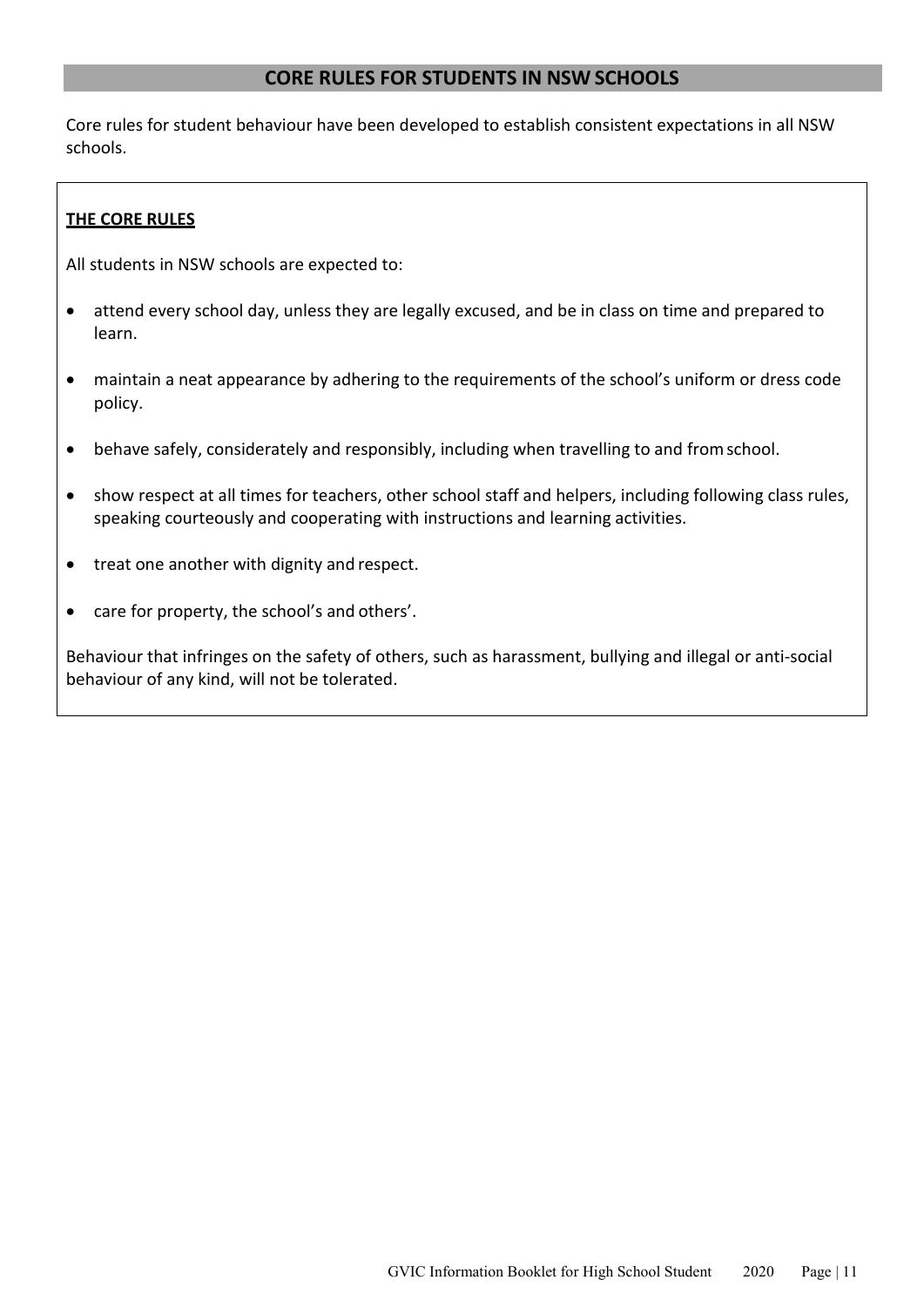# **THE CORE VALUES**

The Government recognises the importance of the following core values to the community. These values represent the aspirations and beliefs of the Australian community as a whole, including its concern for equity, excellence and the promotion of a caring, civil and just society. They are common to a range of secular and religious world-views and are found in most cultures.

# **The core values are:**

| <b>INTEGRITY</b>      | Being consistently honest and trustworthy.                                                                                                                                            |
|-----------------------|---------------------------------------------------------------------------------------------------------------------------------------------------------------------------------------|
| <b>EXCELLENCE</b>     | Striving for the highest personal achievement in all aspects of<br>schooling, individual and community action, work and life-long<br>learning.                                        |
| <b>RESPECT</b>        | Having regard for yourself and others, lawful and just authority<br>and diversity within Australian society and accepting the right<br>of others to hold different or opposing views. |
| <b>RESPONSIBILITY</b> | Being accountable for your individual and community's actions<br>towards yourself, others and the environment.                                                                        |
| <b>COOPERATION</b>    | Working together to achieve common goals, providing support<br>to others and engaging in peaceful resolution of conflict.                                                             |
| <b>PARTICIPATION</b>  | Being a proactive and productive individual and group<br>member, having pride in and contributing to the social and<br>economic wealth of the community and the nation.               |
| <b>CARE</b>           | Concern for the wellbeing of yourself and<br>others,<br>demonstrating empathy and acting with compassion.                                                                             |
| <b>FAIRNESS</b>       | Being committed to the principles of social justice and<br>opposing prejudice and dishonesty.                                                                                         |
| <b>DEMOCRACY</b>      | Accepting and promoting the rights, freedoms and<br>responsibilities of being an Australian citizen.                                                                                  |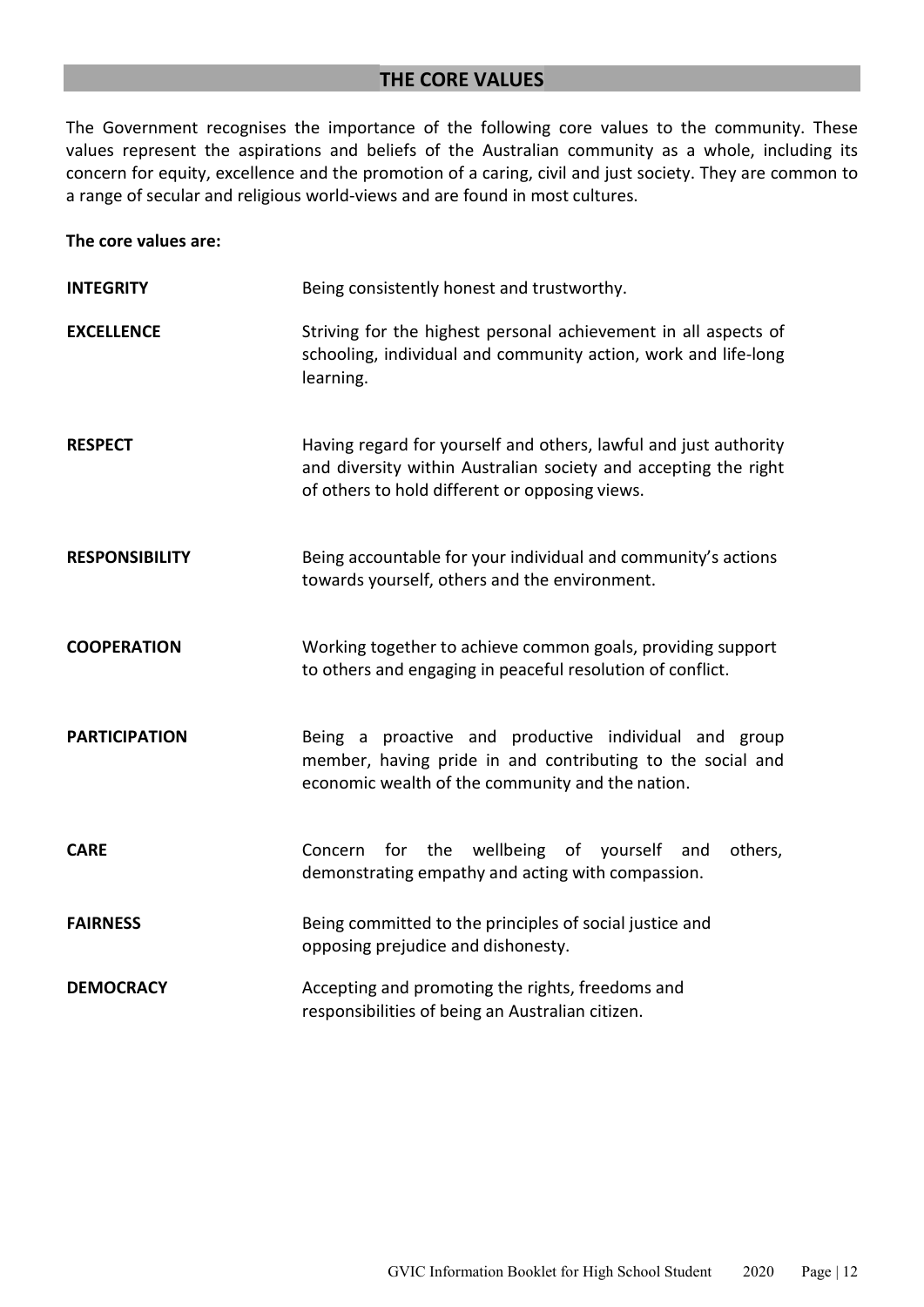# **STUDENTS' RIGHTS AND RESPONSIBILITIES**

<span id="page-12-0"></span>All students enrolled at Green Valley Islamic College are expected to understand their rights and responsibilities, and that their purpose for being at school is to achieve Islamic and personal success.

Being a student at GVIC means enjoying the following **RIGHTS** while accepting the following **RESPONSIBILITIES**.

| <b>RIGHTS</b>                                                                           | <b>RESPONSIBILITIES</b>                                                                                                  |
|-----------------------------------------------------------------------------------------|--------------------------------------------------------------------------------------------------------------------------|
| To learn in a safe environment                                                          | 1. To act safely and encourage others to do so                                                                           |
|                                                                                         | 2. To respect the property of others and the school                                                                      |
| To be treated fairly and with respect                                                   | 3. To treat others fairly and with respect                                                                               |
| To be recognized and valued as an<br>individual                                         | 4. To value and respect each other's differences                                                                         |
| To learn in an enjoyable environment                                                    | 5. To come to school prepared and ready to learn                                                                         |
|                                                                                         | To help others to learn<br>6.                                                                                            |
|                                                                                         | 7. To approach work in a positive way                                                                                    |
| To learn in a clean and healthy<br>environment                                          | 8. To keep our school clean and help others keep it<br>clean                                                             |
| To achieve success and fulfil my<br>academic potential                                  | 9. To complete all class work, homework and assessment<br>tasks to the best of my ability                                |
|                                                                                         | 10. To make a sustained and genuine effort in all set tasks<br>and experiences in each course, provided by the<br>school |
| To ensure and expect that our school<br>has an excellent reputation in our<br>community | 11. To speak positively about our school and be proud of<br>it                                                           |
|                                                                                         | 12. To wear the uniform everyday                                                                                         |
|                                                                                         | 13. To follow the school rules                                                                                           |
|                                                                                         | 14. To behave in a way that enhances our school's<br>reputation                                                          |
|                                                                                         | 15. To contribute to and maintain a positive sense of<br>school spirit                                                   |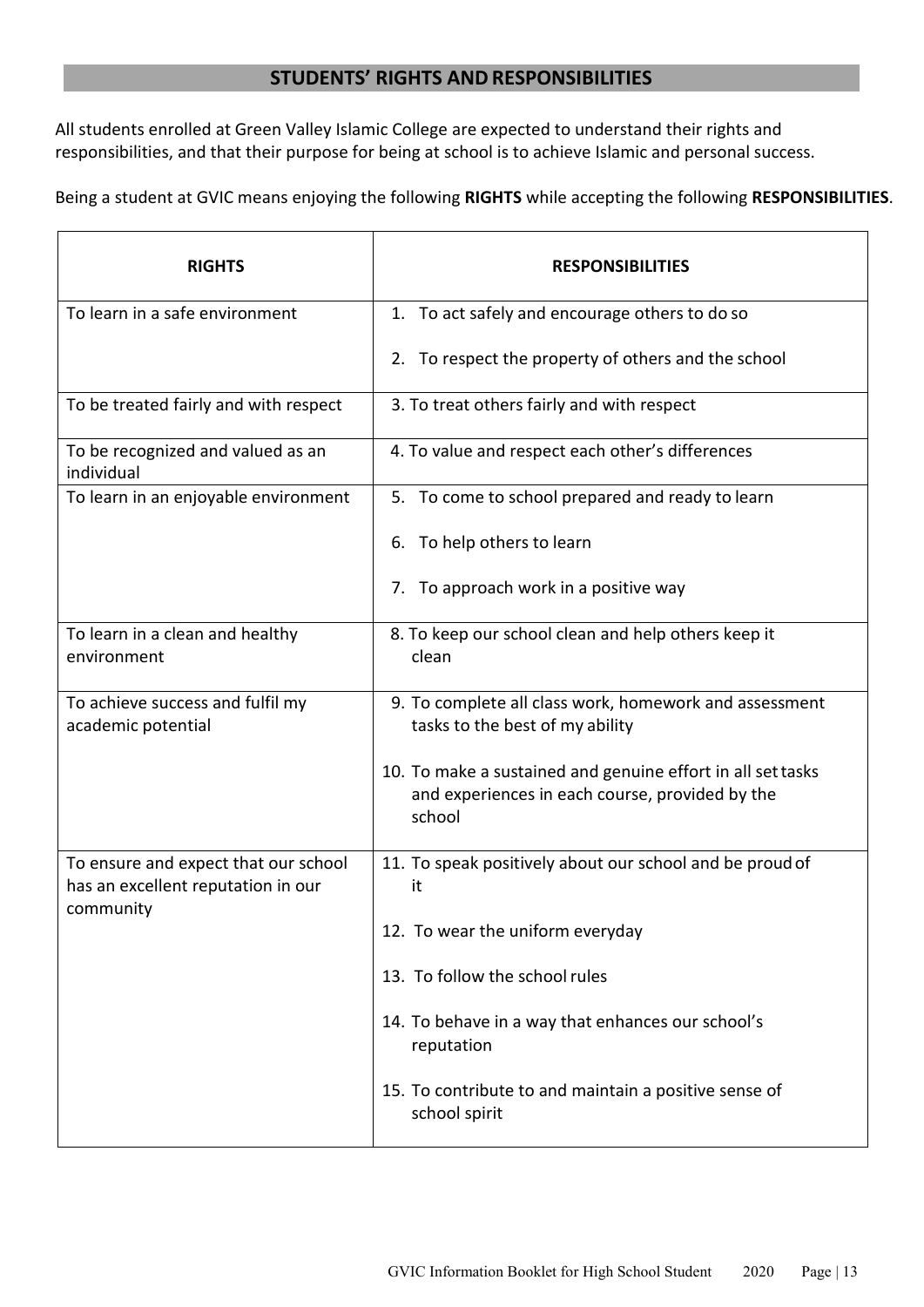# **SCHOOL FEES AND CONTRIBUTIONS 2020**

# **STUDENT LOCKERS**

Lockers will be available to students for hire. The hire fee is \$20.

# **SCHOOL DIARY**

The School Diary will be made available from school. It is compulsory for students to keep a diary. The School Diary cost is \$10

# <span id="page-13-0"></span>**SCHOOL FEES**

| Year 7 - \$400 per Term  |                                                                           |
|--------------------------|---------------------------------------------------------------------------|
| Year 8 - \$400 per Term  |                                                                           |
| Year 9 - \$400 per Term  |                                                                           |
| Year 10 - \$400 per Term |                                                                           |
| Year 11 - 2019           | - \$535 per Term<br>Please note fees are paid over 3 Terms instead of 4   |
| Year 12 - 2019           | - \$535 per Term<br>- Please note fees are paid over 3 Terms instead of 4 |

# **ADDITIONAL COST**

A \$20 fee per year is to be paid at the beginning of the year for maintenance and material costs for practical classes by all students in Years 7 to 12.

# **Admission Fees**

Years 7 to 12 \$150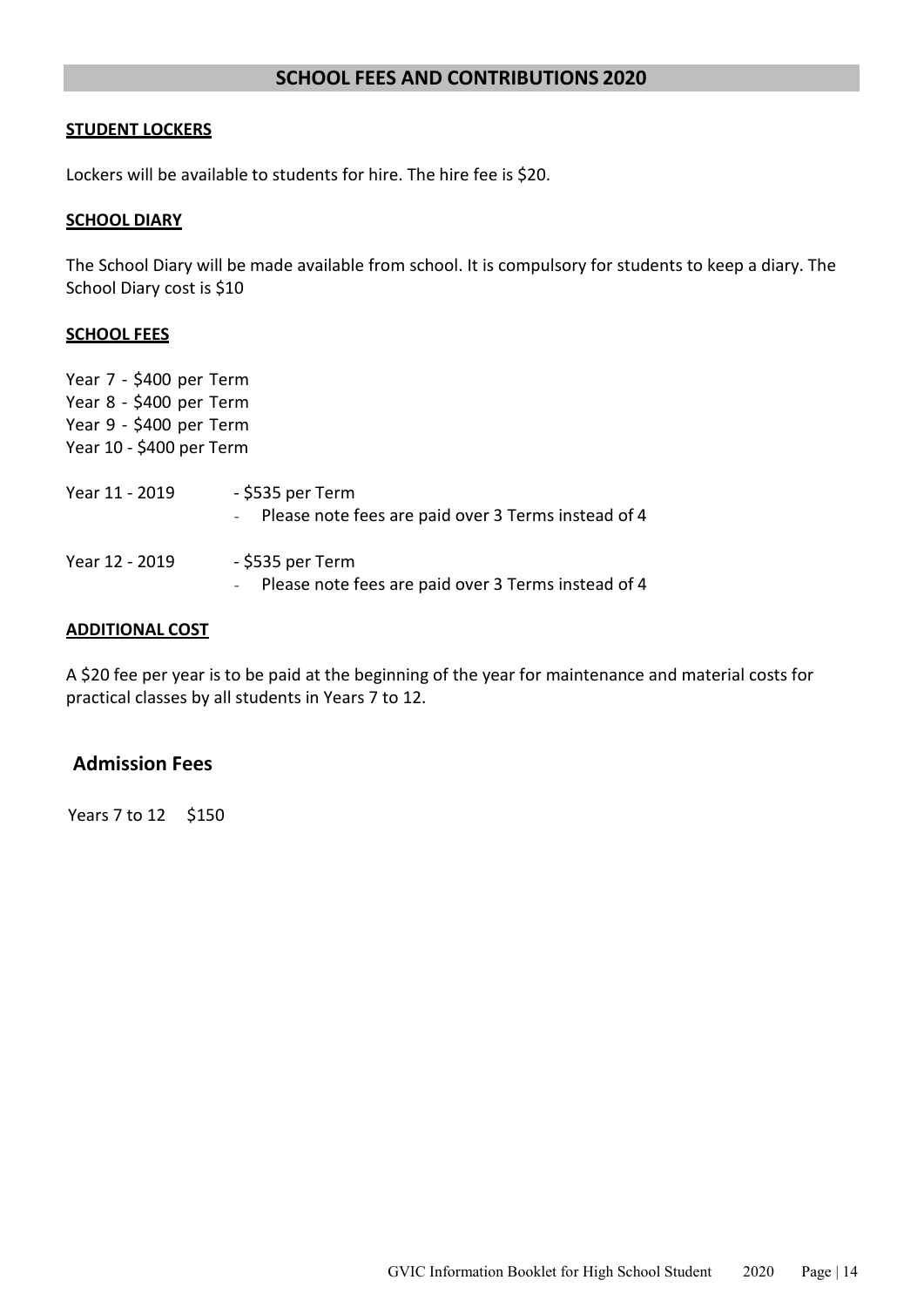# **GVIC STUDENT LOCKER POLICY**

Lockers are Green Valley Islamic College Property rented to students for \$20 per year.

These lockers are for your convenience and the safety of your belongings. The student is responsible for the lock, the key and the locker. Locker hire is optional; however, the school encourages the students to use lockers for convenience and security of their belongings. The school takes no responsibility on items lost from the lockers or otherwise. Locker rent will be charged in the school fee.

# **LOCKER RULES**

- 1. Do not keep perishable food items in your locker.
- 2. Cleanliness of locker is the student's responsibility.
- 3. Any form of graffiti or stickers is not allowed on or inside lockers.
- 4. Inspection of the student lockers and its contents may be conducted by the school staff.
- 5. Lockers need to be kept locked at all times.
- 6. Students can only go to lockers at:
	- First morning bell
	- Recess
	- Lunchtime
	- Home bell

Consequences for not following the above rules/conditions will result in the student not having access to the locker for 3 days for the first offence, 7 school days for the second offence and 1 term for the third offence. The student will have no access to the locker for the rest of the year for any further offences and the locker fee will not be reimbursed.

# **LOCKER CONTRACT FORM**

| <b>Student's Signature</b> | <b>Parent's Signature</b> |
|----------------------------|---------------------------|
|                            |                           |
| For office use only        |                           |
| Locker Number              |                           |
| Staff In-charge            |                           |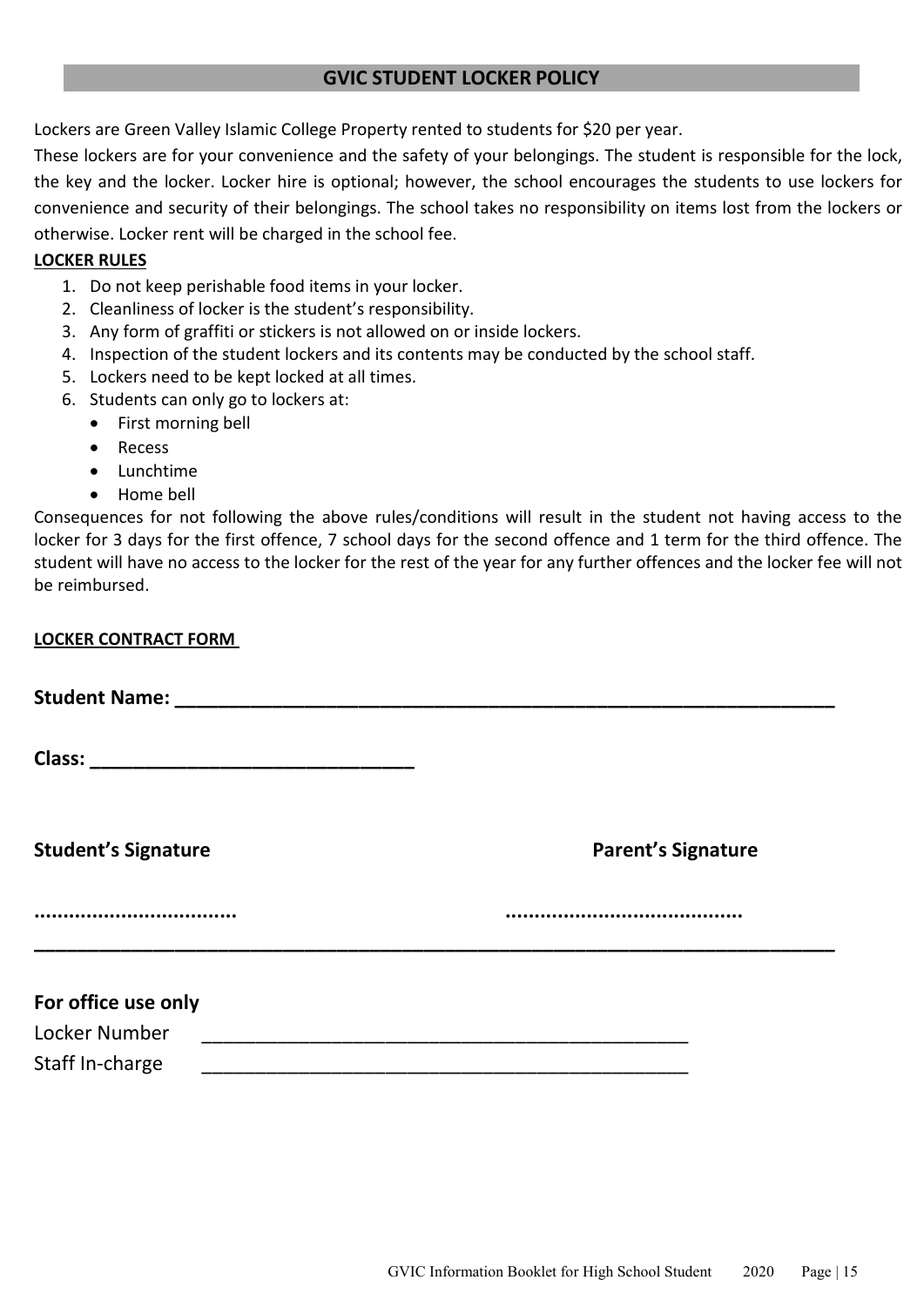# **UNIFORM**

# **UNIFORM SHOP AT SCHOOL**

| <b>Opening Hours:</b> | 20 January 2020 to 31 January 2020<br>Every week day from 9.00am to 11.30pm, except Monday 27 <sup>th</sup> . |
|-----------------------|---------------------------------------------------------------------------------------------------------------|
| Otherwise:            | Uniform shop is open at the school every Monday from 8.30am $-$ 9.30am during<br>the school Term.             |

# **UNIFORM SHOP AT REGENTS PARK**

Unit 15, 364 Park Road Regents Park NSW 2143 Phone: 96447999 Open Monday to Friday 9.00am to 3.00pm.

# **ONLINE SHOP**

[www.faz.com.au/uniformshop](http://www.faz.com.au/uniformshop)

# **UNIFORM POLICY**

Green Valley Islamic College takes great pride in its uniform. Being in full school uniform demonstrates a student's commitment to being a positive member of the school community and enhances the good name of the college.

Full School uniform must be worn by all students on all official or formal occasions, when travelling to and from school, when on an excursion or when involved with any activity associated with the school. The following regulations govern the wearing of School Uniform at GVIC.

# **Boys**

| Summer (Term 4 & Term 1)                       | Winter (Term 2 & Term 3)        |
|------------------------------------------------|---------------------------------|
| <b>Shirt</b>                                   | All items as for summer uniform |
| GVIC long or short sleeved shirt               |                                 |
| Green $(K - 6)$                                |                                 |
| Blue (Y7 – Y10)                                |                                 |
| White (Y11 - Y12)                              |                                 |
| <b>Trousers</b>                                | <b>Blazer</b>                   |
| Long navy regulation trousers with white/grey  | Green $(K - 6)$                 |
| ankle socks $(Y7 - Y12)$                       | Grey (Y7 - Y10)                 |
| Long green regulation trousers with white/grey | Navy (Y11 - Y12)                |
| ankle socks $(K - 6)$                          |                                 |
| GVIC green jumper $(K - 6)$ (optional)         | GVIC jumper (optional)          |
| GVIC navy v-neck jumper (7 - 10) (optional)    |                                 |
|                                                |                                 |
|                                                |                                 |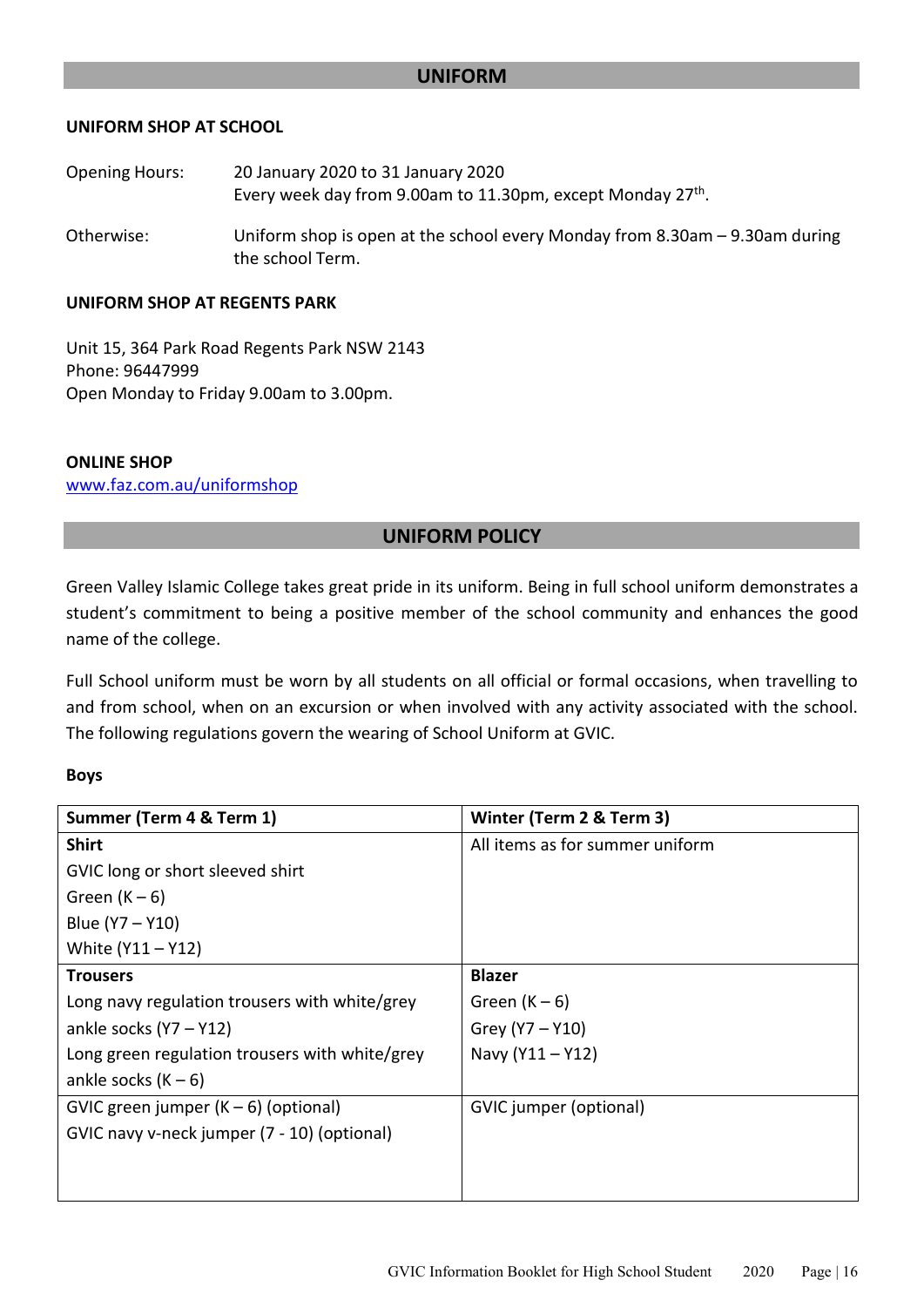| GVIC navy vest $(Y11 - Y12)$                          | <b>Undershirts/skivvy</b> – plain white T-shirts or |
|-------------------------------------------------------|-----------------------------------------------------|
| GVIC tie (Y7 – Y12)                                   | singlets, without logos or writings                 |
| [Y7 - Y8 with elastic attachment]                     |                                                     |
| Black, laced, leather, black-soled closed school      |                                                     |
| shoes, polished $(Y5 - Y12)$                          |                                                     |
| Closed black shoes with Velcro fastenings $(K - Y4)$  |                                                     |
| White/Grey socks $(K - Y12)$                          |                                                     |
| Black belt with silver buckle $(7 – 12)$              |                                                     |
| GVIC sun hat (green) $(K - Y6)$                       | <b>GVIC neck scarves and Hand gloves (optional)</b> |
| GVIC sun hat (navy) ( $Y7 - Y11$ ) for PE/sports only | Green - Primary                                     |
| No jewellery is allowed other than a wrist watch      | Navy - Secondary                                    |
| Hair to be cut so that it is away from eyes, ears and | Green Beanie (optional) – Not to be worn in class   |
| the collar. Clipper cuts should not be lower than     | Green - Primary                                     |
| number 2 and must be blended. No deep steps           | Navy – Secondary                                    |
| and undercuts or grade zero and shaved heads are      |                                                     |
| permitted.                                            |                                                     |
| Hair dye, gel or wax is NOT permitted                 |                                                     |

# **Girls**

| Summer (Term 4 & Term 1)                             | Winter (Term 2 & Term 3)                            |
|------------------------------------------------------|-----------------------------------------------------|
| <b>Blouse</b>                                        | All items as for summer uniform                     |
| GVIC long sleeved blouse                             |                                                     |
| White $(K - Y6)$                                     |                                                     |
| Light blue $(Y7 - Y10)$                              |                                                     |
| White (Y11 - Y12)                                    |                                                     |
| GVIC checked skirts (Y7 - Y12)                       | <b>Blazer</b>                                       |
| Green full length tunic $(K - Y6)$                   | Green $(K - Y6)$                                    |
| Stockings/tights                                     | Grey (Y7 - Y10)                                     |
| White or bottle green $(K - Y6)$                     | Navy (Y11-Y12)                                      |
| White or navy $(Y7 - Y12)$                           |                                                     |
| GVIC green jumper $(K - 6)$ (optional)               | <b>GVIC</b> jumper (optional)                       |
| GVIC navy v-neck jumper (7 - 10) (optional)          |                                                     |
| GVIC navy vest $(Y11 - Y12)$                         | <b>GVIC neck scarves and Hand gloves (optional)</b> |
|                                                      | Green - Primary                                     |
| Hijab                                                | Navy - Secondary                                    |
| White (Y3 - Y6)                                      |                                                     |
| Light blue $(Y7 - Y10)$                              |                                                     |
| White (Y11 - Y12)                                    |                                                     |
| Hijab is to be kept outside the blouse               |                                                     |
| Black, laced, leather, black-soled closed school     | Undershirts/skivvy - plain white T-shirts or        |
| shoes, polished (Y5 - Y12)                           | singlets, without logos or any writing              |
| Closed black shoes with Velcro fastenings $(K - Y4)$ |                                                     |
| White/Grey socks $(K - Y12)$                         |                                                     |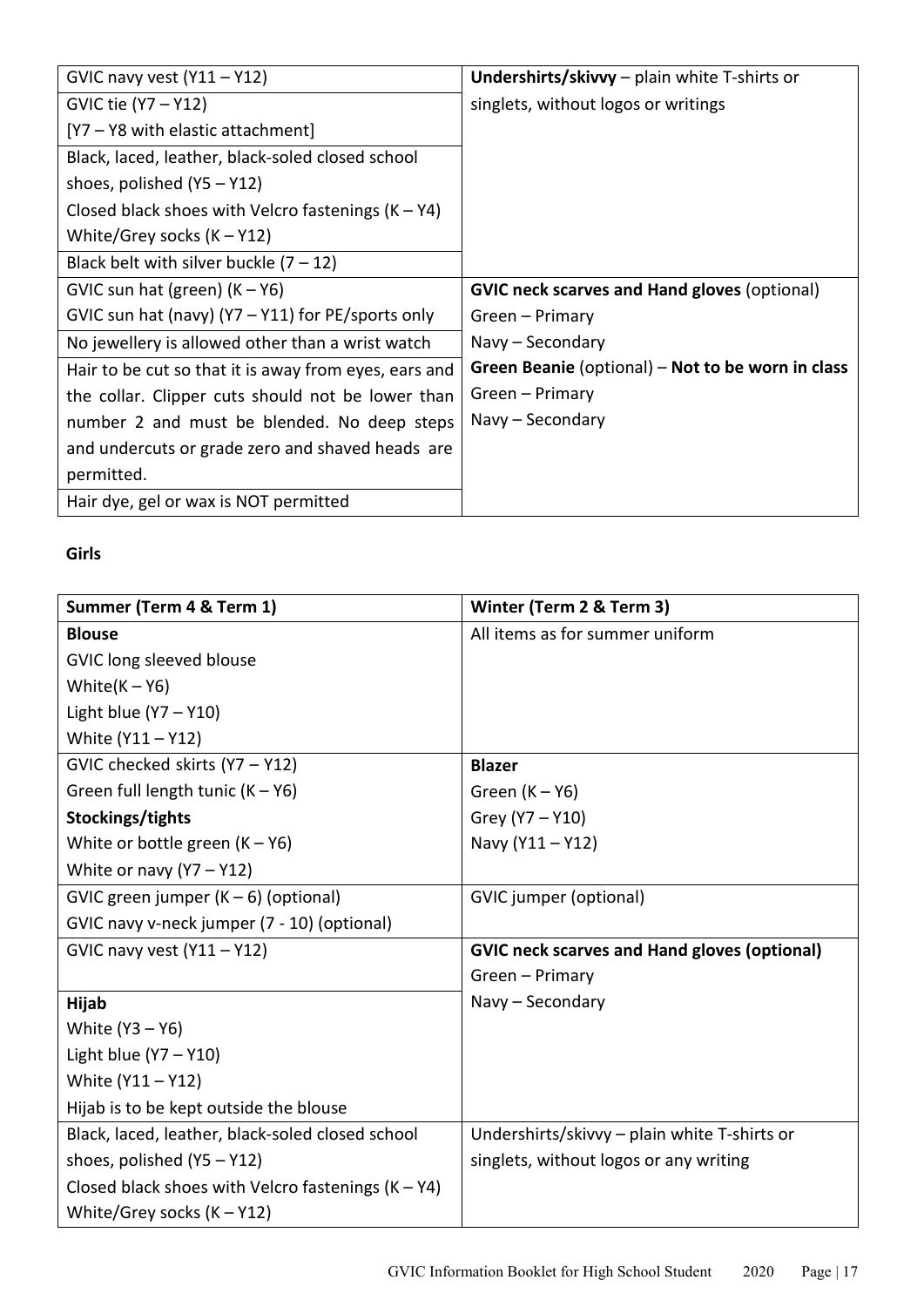| Bottle green hair bands/hair ties $(K - Y2)$          |                                                  |
|-------------------------------------------------------|--------------------------------------------------|
| GVIC sun hat (green) $(K - Y6)$ , navy $(7 - 12)$ for | No jewellery is allowed other than a wrist watch |
| PE/Sports                                             | and ear studs                                    |
| Make up is NOT permitted                              |                                                  |
|                                                       |                                                  |

# **Sports Uniform**

| <b>Boys</b>                                              | Girls                                           |
|----------------------------------------------------------|-------------------------------------------------|
| GVIC tracksuit $(K - Y11)$                               | GVIC tracksuit $(K - Y11)$                      |
| GVIC polo shirt $(K - Y11)$                              | GVIC polo shirt $(K - Y11)$                     |
| White socks $(K - Y11)$                                  | White socks $(K - Y11)$                         |
| Sports shoes/sneakers                                    | Sports shoes/sneakers                           |
| GVIC sun hat (Summer), green $(K - 6)$ , navy $(7 - 11)$ | GVIC sun hat (Summer) green $(K-6)$ , navy (7 - |
|                                                          | 11)                                             |
| Green Beanie – Primary (Winter – not to be worn          | Green beanie (Winter)                           |
| in class)                                                |                                                 |
| Navy Beanie - Secondary (Winter - not to be worn         | White Skivvy/undershirt                         |
| in class)                                                |                                                 |
| White Skivvy/undershirt                                  | Sports Hijab (no pins)                          |

It is GVIC policy that all students wear full school uniform. Students are expected to wear the uniform with pride and self-respect. Being in full school uniform also demonstrates a student's commitment to being a positive member of the school community and it further enhances the good image of our College. If a student is not wearing the correct uniform then a written note from a parent clearly explaining the reason is required.

Students are not permitted to wear makeup, nail polish or jewellery (except for a plain and simple watch). Hair is to be cut so that it is away from eyes, ears and the collar. Clipper cuts should not be lower than number 2 and must blend. No deep steps and undercuts or grade zero and shaved heads are permitted.

Students who breach the school's uniform policy will:

- be issued with a uniform pass for the first breach provided there is a note from the parent explaining the reasons for not wearing the correct uniform.
- be sent home for inappropriate haircuts and will only return to school once the haircut conforms to the uniform policy.
- have their jewellery confiscated and returned after five school days and will do community service.

For four or more breaches of the uniform policy, the parents will be contacted and asked to collect the students from school or bring the correct item of clothing to the school. The student will not be permitted in to the classroom until in full and correct uniform.

It is the student's responsibility to obtain a uniform pass from the Welfare Coordinator before the start of period 1.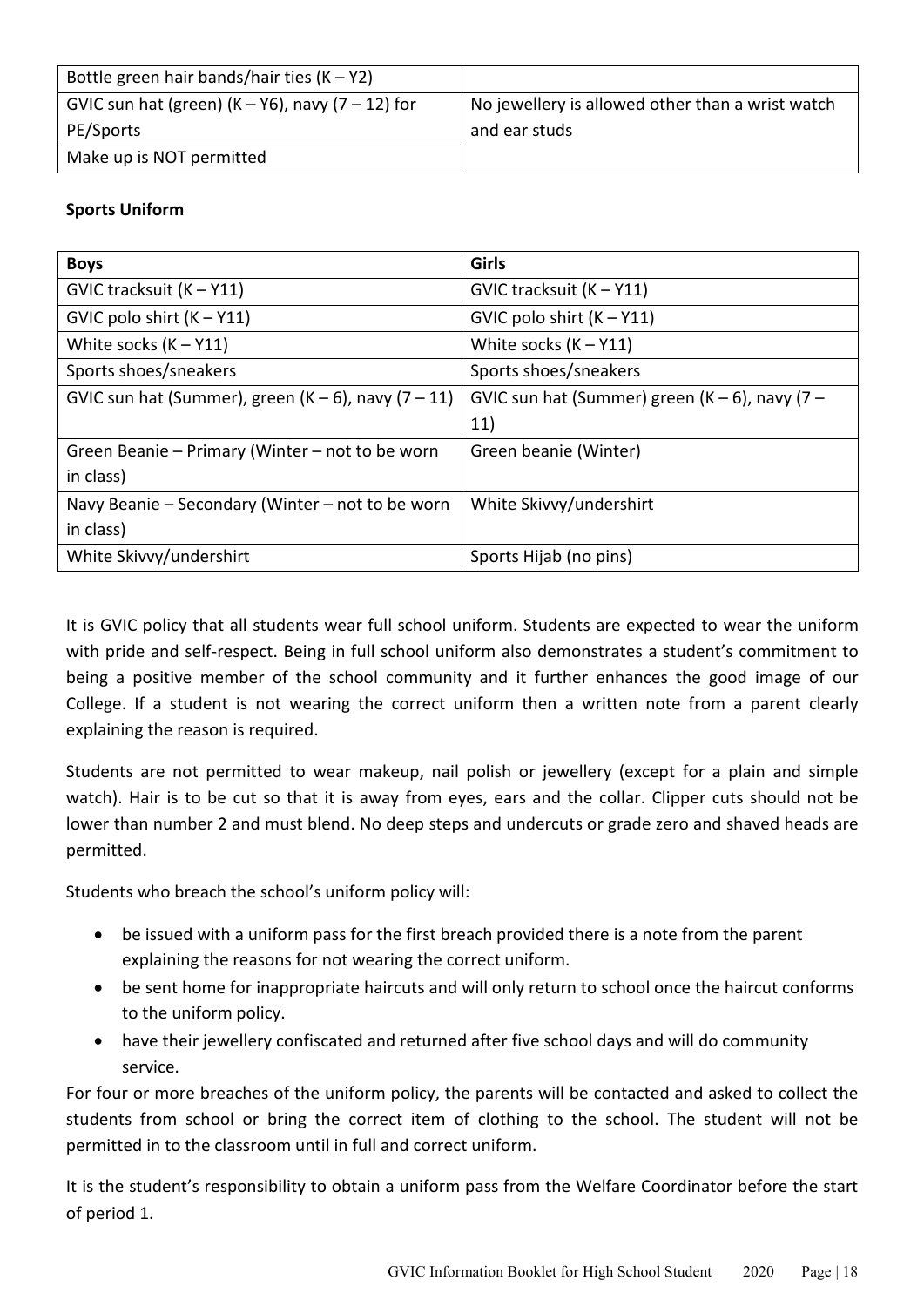All students at GVIC must wear the school uniform. This includes wearing black school shoes and not sports shoes. Sports shoes can only be worn on sports days. We believe that it is important for all students to wear uniform to enhance our sense of community and belonging, to show students' pride in the school and for safety reasons, so our students are easily identifiable.

A student who is out of uniform for a legitimate reason must bring in a note from a parent or guardian, clearly explaining the reason for this, and obtain an out of uniform pass from the Welfare Coordinators. This should be done before school commences.

Uniform will be monitored on a daily basis by the class/roll call teachers, and students who fail to comply with uniform requirements will be referred to the Welfare Coordinators.

# **2020 SCHOOL TERM DATES**

| <b>Terms</b> | <b>Dates</b>                                                         |
|--------------|----------------------------------------------------------------------|
| Term         | Wednesday 29 <sup>th</sup> January - Thursday 09 <sup>th</sup> April |
| 2<br>Term    | Tuesday 28 <sup>th</sup> April – Friday 3 <sup>rd</sup> July         |
| 3<br>Term    | Tuesday 21 <sup>st</sup> July – Friday 25 <sup>th</sup> September    |
| Term<br>4    | Monday $12^{th}$ October – Wednesday $16^{th}$<br>December           |

# **Please note that Pupil Free Days are informed through school newsletters.**

# **REPORTING**

| <b>YEAR</b> | <b>INTERIM REPORT</b> | <b>HALF YEARLY</b> | <b>YEARLY</b>                                |
|-------------|-----------------------|--------------------|----------------------------------------------|
| $7-12$      | <b>TERM1</b>          | <b>TERM 2</b>      | <b>TERM 3 (Y11 &amp; 12)</b><br><b>TERM4</b> |

**NOTE: Students must return all books borrowed from the Library or any other school book prior to the collection of the Yearly Reports.**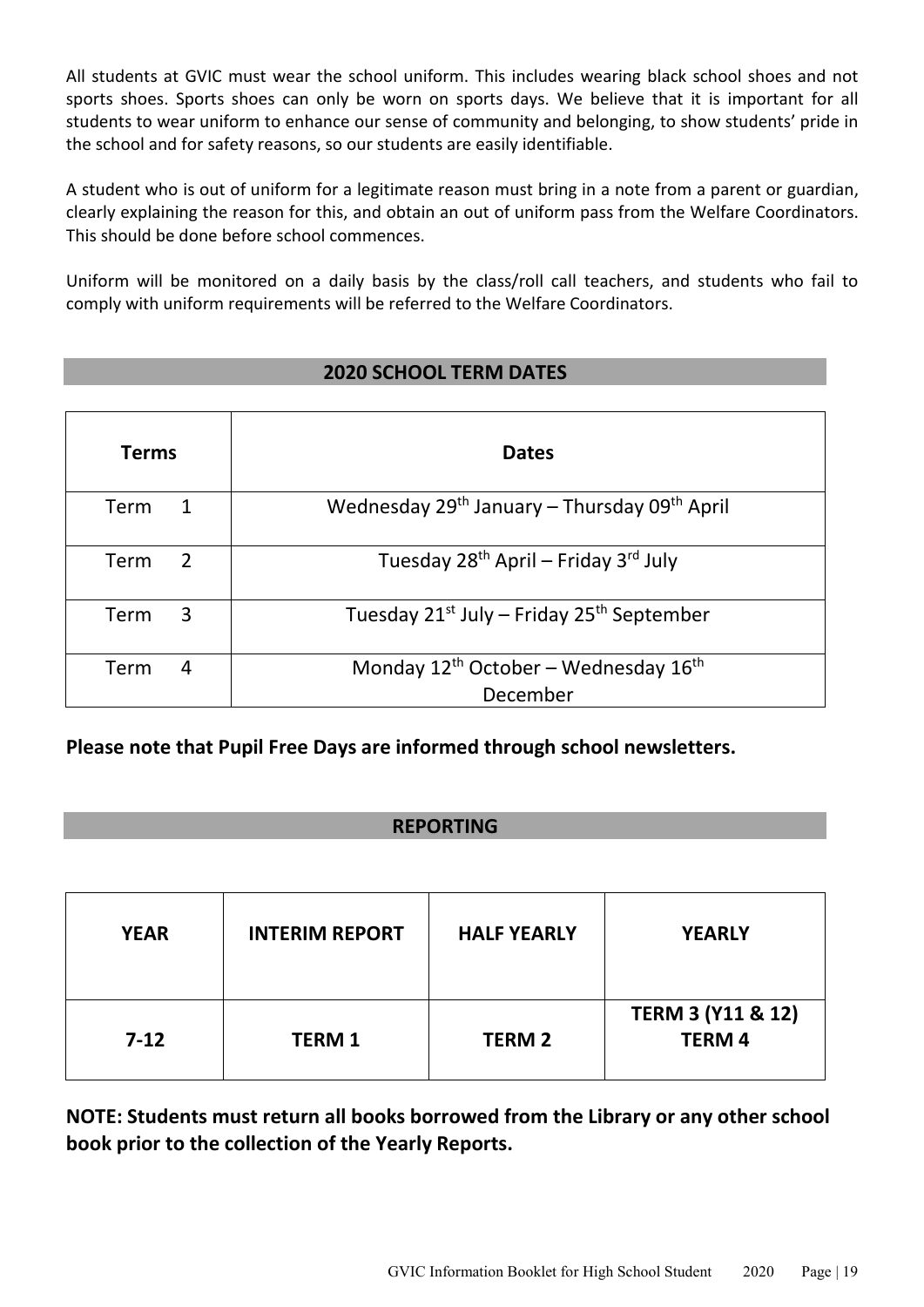# **LESSON TIMES**

# **Monday, Tuesday, Wednesday, Thursday, Friday**

<span id="page-19-0"></span>

| <b>PERIOD</b>           | <b>DURATION</b> | <b>TIME</b>     |
|-------------------------|-----------------|-----------------|
| $\mathbf{1}$            | <b>55 min</b>   | $8.35 - 9.30$   |
| $\overline{2}$          | <b>60 min</b>   | $9.30 - 10.30$  |
| $\overline{\mathbf{3}}$ | <b>55 min</b>   | $10.30 - 11.25$ |
| <b>RECESS</b>           | 20 min          | $11.25 - 11.45$ |
| $\overline{\mathbf{4}}$ | <b>60 min</b>   | $11.45 - 12.45$ |
| 5                       | <b>60 min</b>   | $12.45 - 1.45$  |
| <b>LUNCH</b>            | <b>40 min</b>   | $1.45 - 2.25$   |
| 6                       | <b>55 min</b>   | $2.25 - 3.20$   |

A lockdown commences when **engaged signal** is given.

# **CURRICULUM**

<span id="page-19-1"></span>The college has adopted NESA curriculum which includes the eight Key Learning Areas; namely English, Mathematics, HSIE (History, Geography & Commerce), Science, Technology, PDHPE, Creative Arts(CA), Music & Visual Arts and Language (Arabic).

Apart from the NESA curriculum we will also provide basic education in:

- Islamic studies this includes Imaniyat (Tawheed and Iman), Ibadat (Taharah and Salaat), Akhlaq, Adaab and Islamic history.
- Quranic Studies memorising selected Surahs from the Holy Qur'an with Tajweed.
- Prophet's Sunnah and Hadith.

A broad curriculum is offered to students that provide a general education as well as allowing specialisation as students' progress through High School.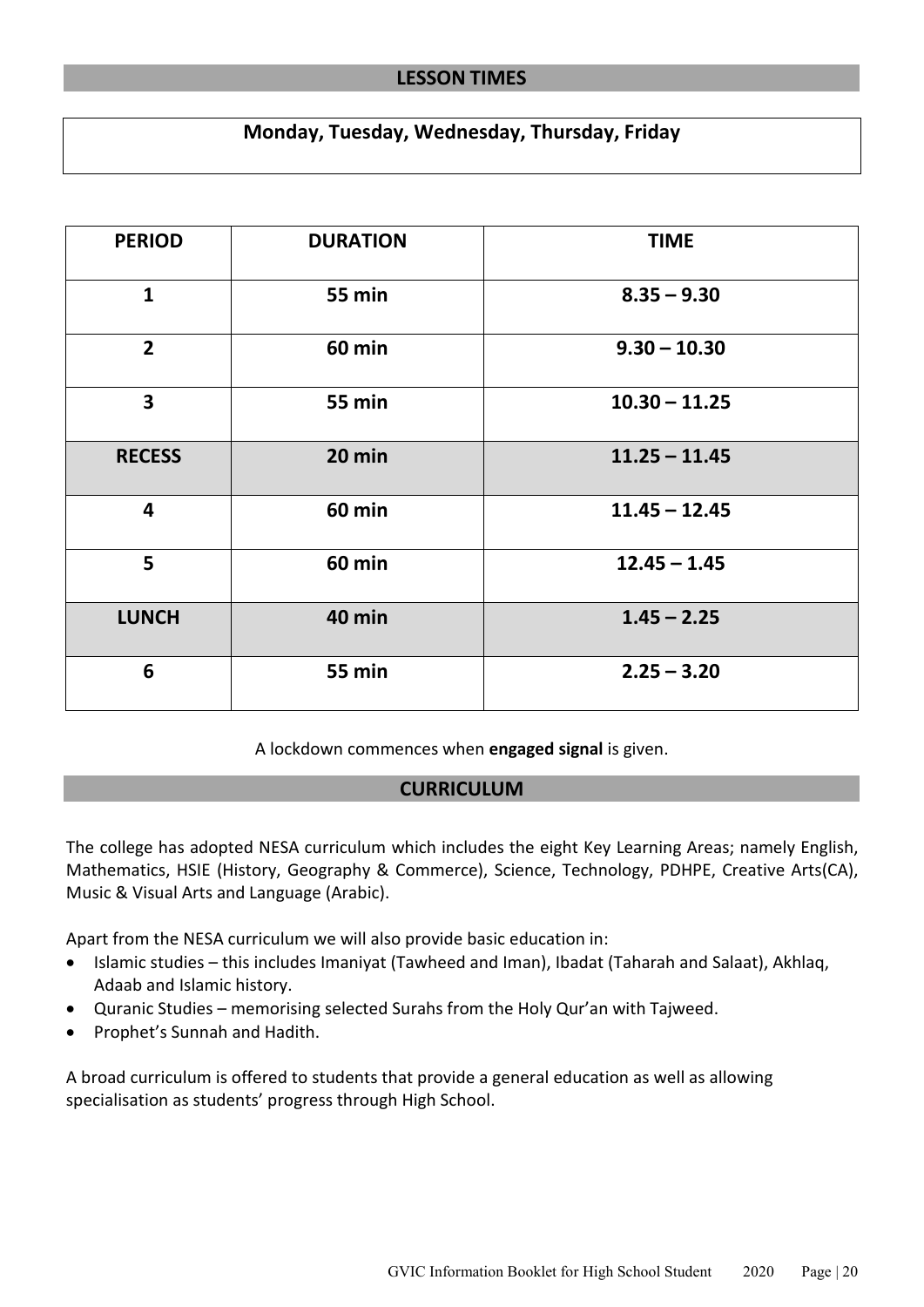# **HIGH SCHOOL CURRICULUM 2020**

| <b>SUBJECT</b>                                | <b>YEAR 7</b>  | YEAR 8         | <b>YEAR 9</b>  | <b>YEAR 10</b> |
|-----------------------------------------------|----------------|----------------|----------------|----------------|
| English                                       | 5              | 5              | 5              | $\sqrt{5}$     |
| Mathematics                                   | 5              | $\mathfrak{S}$ | $\mathfrak{S}$ | $\sqrt{5}$     |
| Science                                       | $\overline{4}$ | $\overline{4}$ | 5              | $\sqrt{5}$     |
| History                                       | $\overline{2}$ | $\sqrt{2}$     | $\overline{2}$ | $\sqrt{2}$     |
| Geography                                     | $\overline{2}$ | $\overline{2}$ | $\overline{2}$ | $\sqrt{2}$     |
| <b>PDHPE</b>                                  | $\overline{2}$ | $\overline{2}$ | $\overline{2}$ | $\sqrt{2}$     |
| Sports                                        | $\mathbf{1}$   | $\mathbf{1}$   | $\mathbf{1}$   | $\mathbf{1}$   |
| Quran/Islamic Studies                         |                |                | $\sqrt{2}$     | $\overline{2}$ |
| Arabic                                        | $\overline{3}$ | $\overline{3}$ |                |                |
| Technology(Mandatory)                         | $\overline{3}$ | $\overline{3}$ |                |                |
| <b>Creative Arts</b><br>(Visual Arts & Music) | $\overline{3}$ | $\mathfrak{Z}$ |                |                |
| Electives - Commerce                          |                |                | $\mathfrak{Z}$ | $\mathfrak{Z}$ |
| Electives - Arabic/IST                        |                |                | $\overline{3}$ | $\overline{3}$ |
| <b>TOTAL PERIODS PER WEEK</b>                 | 30             | 30             | 30             | 30             |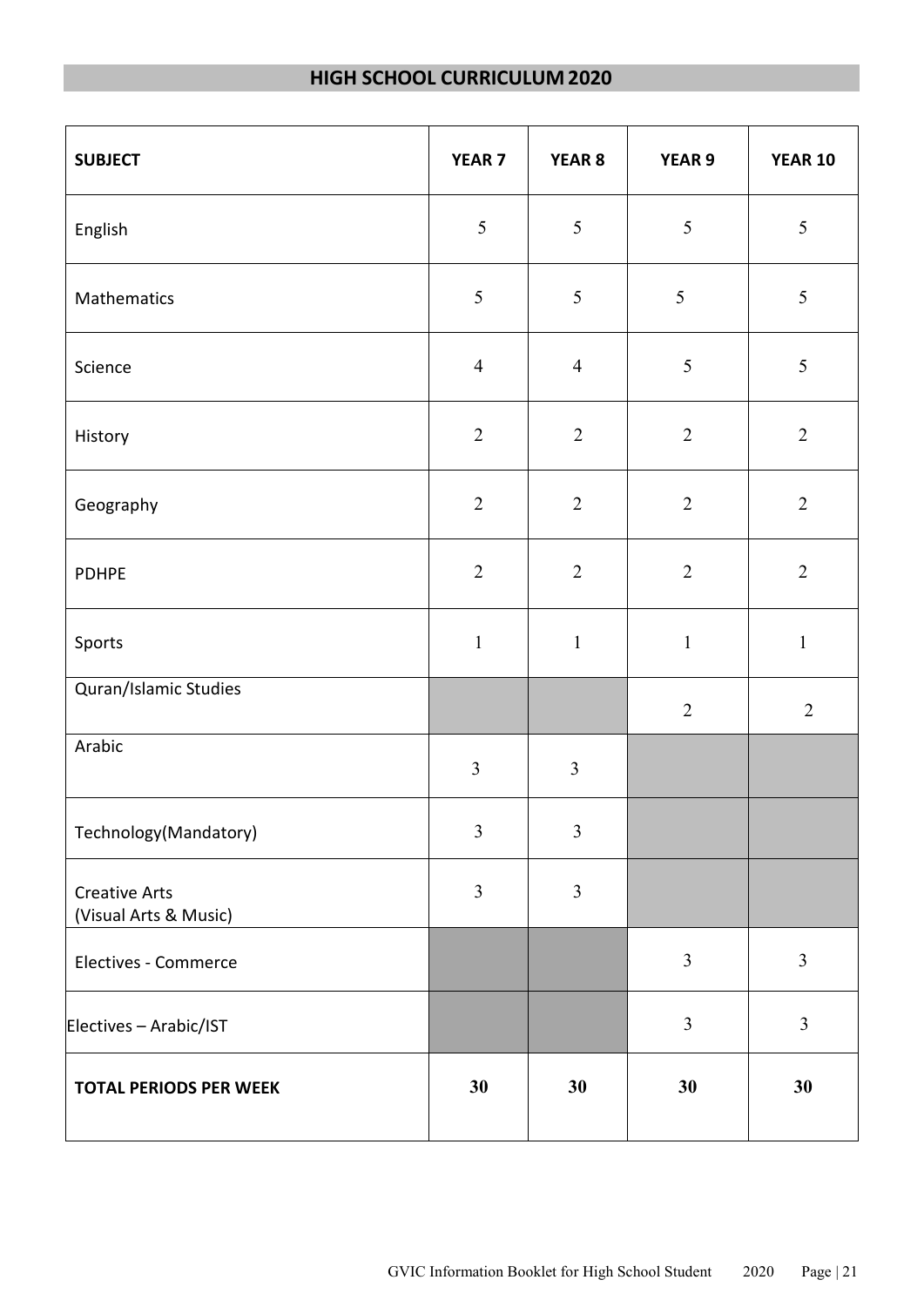# **YEAR 11 AND 12 SUBJECTS**

- o Advanced English
- o Standard English
- o Mathematics Extension 1
- o Advanced Mathematics
- o Mathematics Standard 2
- o Biology
- o Chemistry
- o Physics
- o Business Studies
- o Legal Studies
- o Ancient History
- o Studies of Religion II
- o Information Processes and Technology
- o Personal Development Health and Physical Education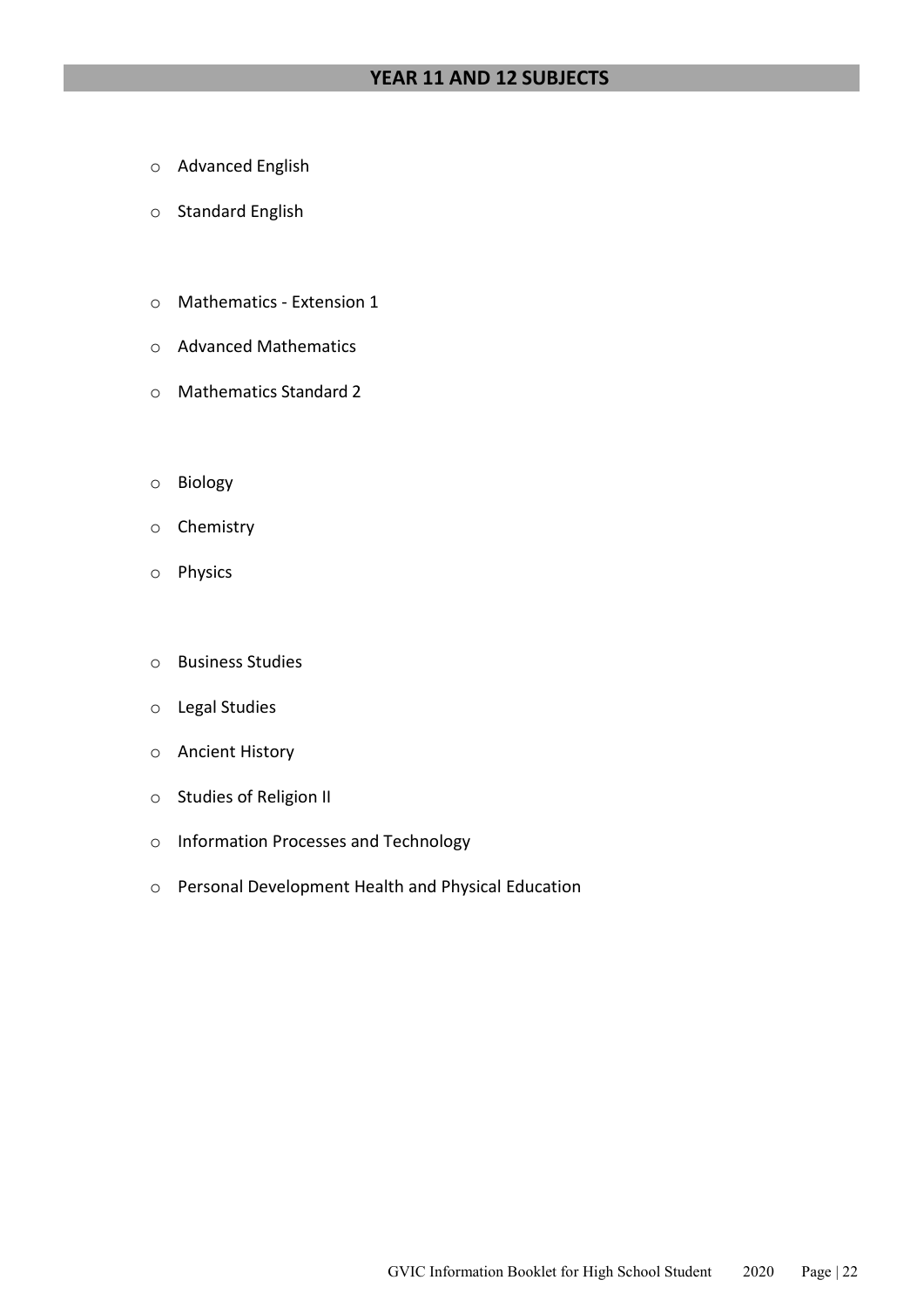# **SUBJECT REQUIREMENTS**

# <span id="page-22-0"></span>**EXERCISE BOOKS**

# **Years 11 and 12**

These will be provided by the school. Students will receive 15 A4 128 page Exercise Books. Students will be required to use one book per term per subject except for Maths. Students will also receive 3 A4 Maths Grid Books. They will be required to use one book per term for Maths. Students should take care of their books. The school will not provide additional books if they are lost or damaged.

# **Years 7 to 10**

These will be provided by the school. Students will receive 2 A4 128 page Exercise Books per subject, one for each semester. Students will also receive 2 A4 Maths Grid Books and one Science LabBook. Exercise books will be provided by the school to all students and students will be responsible for looking after their exercise books.

# **General Stationery**

Pens (Blue, Black and Red), HB and 2B Pencils, Coloured Pencils, Ruler, Glue Stick, Eraser, Highlighter, Scissors.

Please ensure your child has an adequate supply of stationery throughout the year.

# **OTHER SUBJECT REQUIREMENTS**

For Mathematics - Geometry Set, Casio Scientific Calculator FX For Year 7 and 8 Technology – Apron For Year 7 and 8 Arts – Acrylic Paint, Paint Tray, A4 Visual Arts Portfolio Diary, Oil Pastels, Paint Shirt/Apron.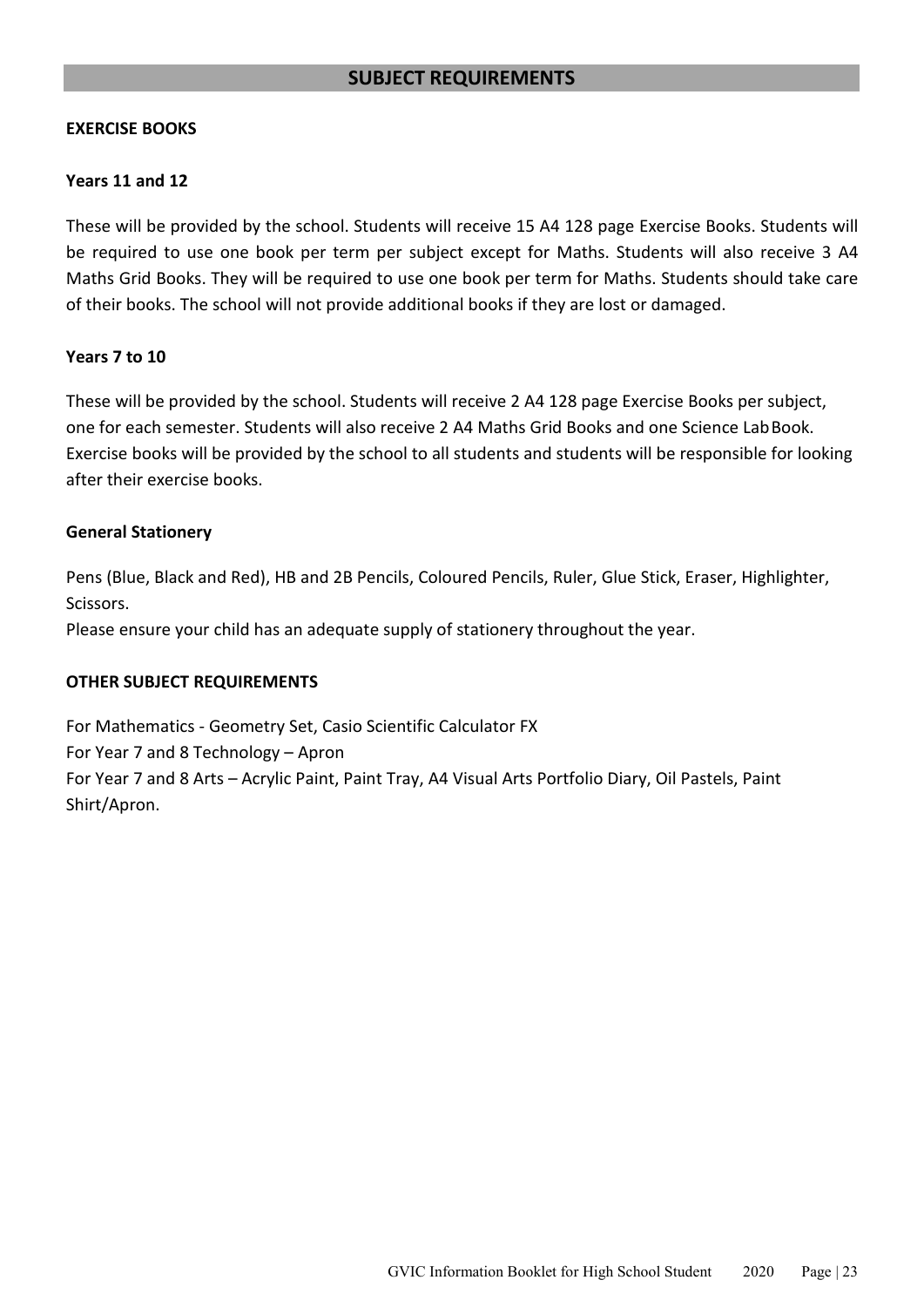# **TEXT BOOKS**

# **TEXTBOOK – YEAR 7 - 12**

Parents need to purchase text books for all subjects directly from the book supplier. The school has engaged Five Senses book store in Seven Hills for students to purchase their text books. The school will provide a text book list to all students before the end of the year to get their books for the following year.

# **HOMEWORK POLICY**

<span id="page-23-0"></span>Homework is used to support the teaching and learning activities within the classroom. In this sense, homework can be initiated by teachers, parents or students themselves. Homework has a positive effect on students' achievements and is a critical part of the learning process. It helps to develop better time management and study skills.

Homework is set to allow for different work rate and abilities of students.

- 1. Each faculty develops its own homework policy consistent with the guidelines from the Department of Education and Training and Green Valley Islamic College. Each faculty will make clear what it perceives as the needs of students and how the faculty homework policy will assist in meeting the needs of the students.
- 2. Homework is planned as an integral part of the lesson or unit of work. In all homework activities the objectives and/or tasks the student is expected to complete should be clear to students and parents.
- 3. Homework should have a limit e.g. Year  $7 -$  an average of  $1\frac{1}{2} 2$  hours per day. When homework cannot be completed a note of explanation from parents/guardians isrequired.
- 4. A penalty is imposed for not completing homework. Parents will be notified when a student consistently fails to complete homework.
- 5. Immediate follow–up of homework is of great importance in ensuring successful completion of set work and reward of student effort. The checking of homework is essential in motivating students by giving feedback and indicating teacher concern. Follow up at this level could include assessment, diagnosis, discussion or other appropriate actions. Completion of homework will be recorded in the teacher's mark book.
- 6. Under **NO** circumstances will homework be given as a punishment.
- 7. All students need a diary and it should be brought to school each day. Teachers direct students to record homework details in their diary for their own reference.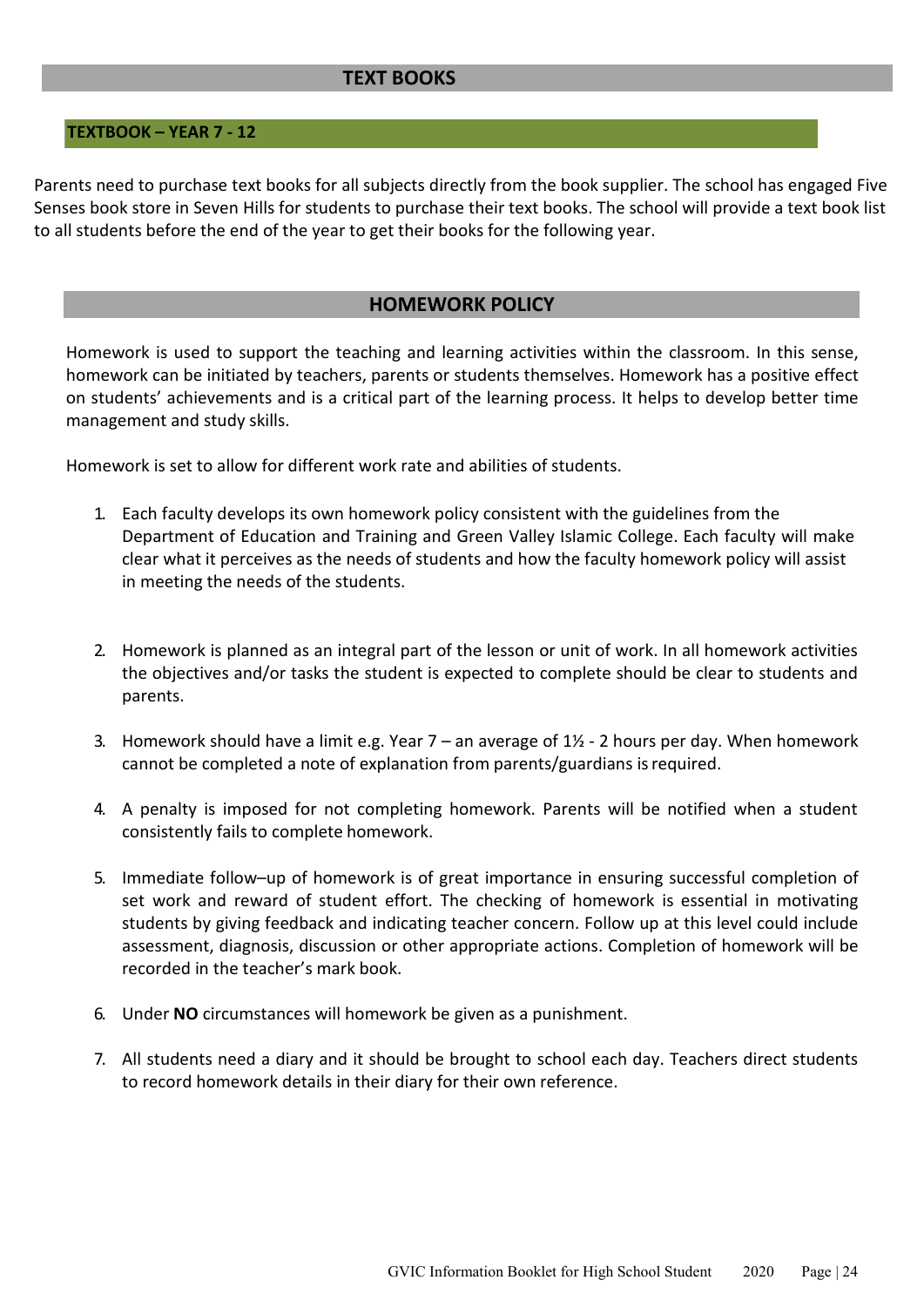<span id="page-24-0"></span>Report outcomes will be based on the following: Topic test **Field work** Assignment Exam Half yearly Exam **Drawing Communist Communist Communist Communist Communist Communist Communist Communist Communist Communist Communist Communist Communist Communist Communist Communist Communist Communist Communist Commun** Skills test **Research** Semester Exam Group work Yearly Exam and Role play Design Project

**Note**: Your book will be assessed during the course and will be part of the class work.

# **Assignment Policy**

- Follow the assignment sheet instructions carefully
- Submit with a cover sheet including title, name and class
- Submit in one manilla folder or in one plastic sleeve
- Assignments completed on the computer should be at least a size 12 font.
- Penalties for lateness
	- 1 day late 10% 2 days late 20% 3 days late 30% 4 days late 40% 5 days late 50%

# **A zero mark will be awarded if assignments are late by more than 5 days.**

- A detailed bibliography with internet sites must be attached
- All direct quotes must be referenced.

# **Note:**

- Broken USBs, computer and printing problems will not be accepted as valid excuses for latework.
- It is the absent students responsibility to ask the subject teacher to complete the missed task. This has to be done on the first day of return.
- If a student is absent on a task date and does not provide appropriate proof of illness or misadventure – 10% will be deducted for each late day after students return to school.
- If a student misses any formal (half yearly/yearly exams) written assessments and does not provide appropriate proof of absence such as medical certificate (notes from parents is not sufficient in this case) will be awarded a zero mark. However, to fulfil the requirement of NESA the student will be required to complete the written exam at the time arranged by the subject teacher.

# **Plagiarism**

Plagiarism is when you use another person's ideas in your writing without acknowledging it. If you plagiarise you will receive a mark of ZERO and parents will be notified.

# **Tips to Avoid Plagiarism:**

- Never use someone else's words
- Write everything in your own words as you understand it
- See your teacher for more information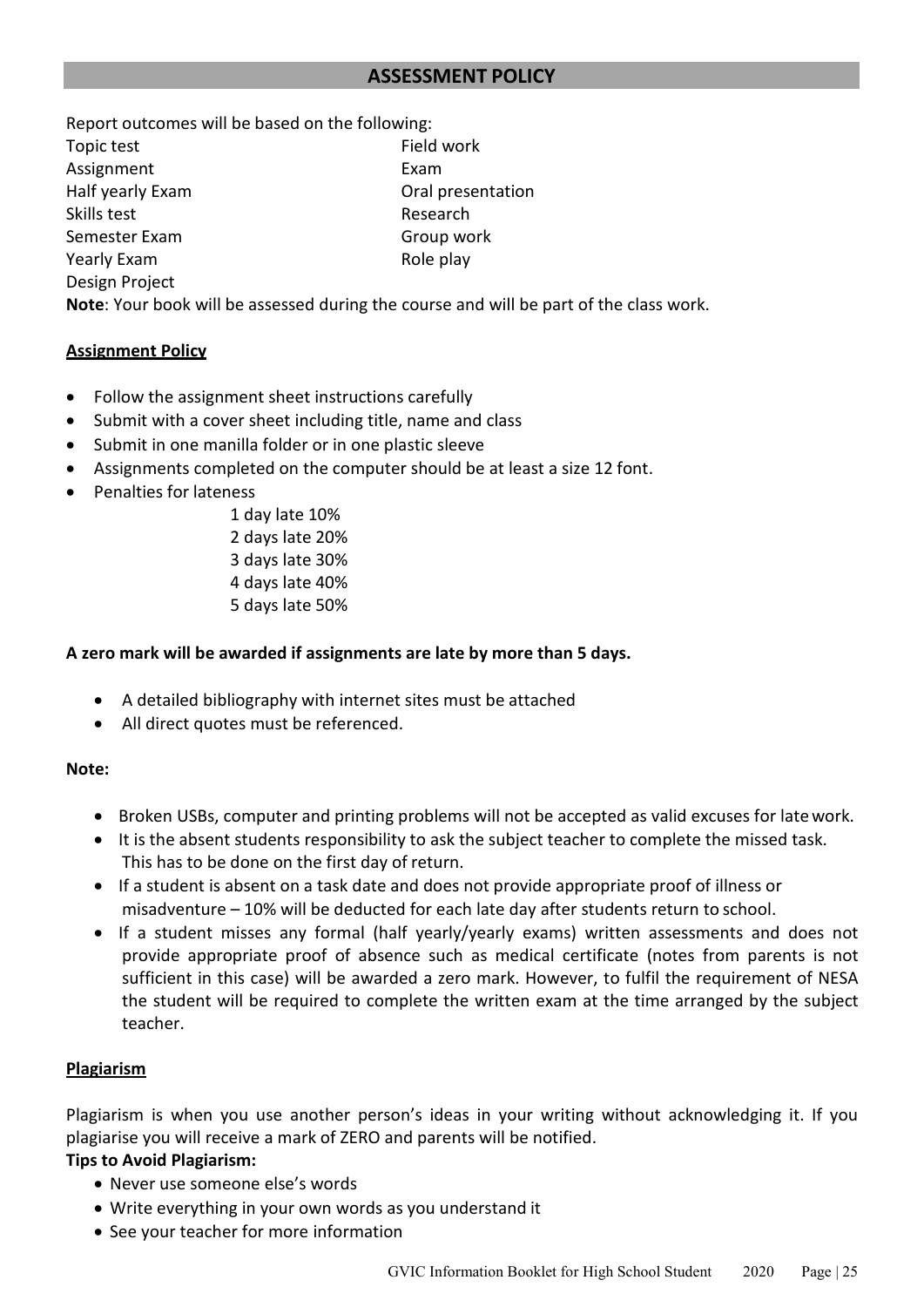• Always acknowledge the source of your information

# **STUDENT PROMOTION POLICY**

# <span id="page-25-0"></span>**Purpose**

The purpose of this promotions policy is to assist students in meeting the required standard. This policy defines procedures and rules for retaining non performing students in their current level and promoting students to the next level.

Green Valley Islamic College believes that students should progress to the next level of study only after they are proficient in their knowledge and application of the current curriculum.

# **Aim**

The Aims of the Promotion Policy are to:

- Encourage students to take their school work seriously;
- Discourage careless attitudes towards schoolwork;
- Provide transparent processes regarding student promotion.

# **For Students to be promoted to the next level they must:**

- 1. Demonstrate an ongoing commitment to their studies by working consistently throughout the year and achieving an acceptable standard;
- 2. Develop good work ethic and organisational skills;
- 3. Satisfactorily complete assigned work and Assessment tasks;
- 4. Have acceptable attendance;
- 5. Demonstrate acceptable behaviour;
- 6. Achieve a combined average of at least 50% in the Half Yearly and the Yearly Examinations. Failing to achieve this, An Unsatisfactory Performance letter will be sent to the parents.

# **Inability to meet promotion requirements**

If students do not meet these promotion requirements they will be:

- 1. Principal may apply his discretion;
- 2. Offered a chance to repeat their current year level;
- 3. Assisted in moving to another school;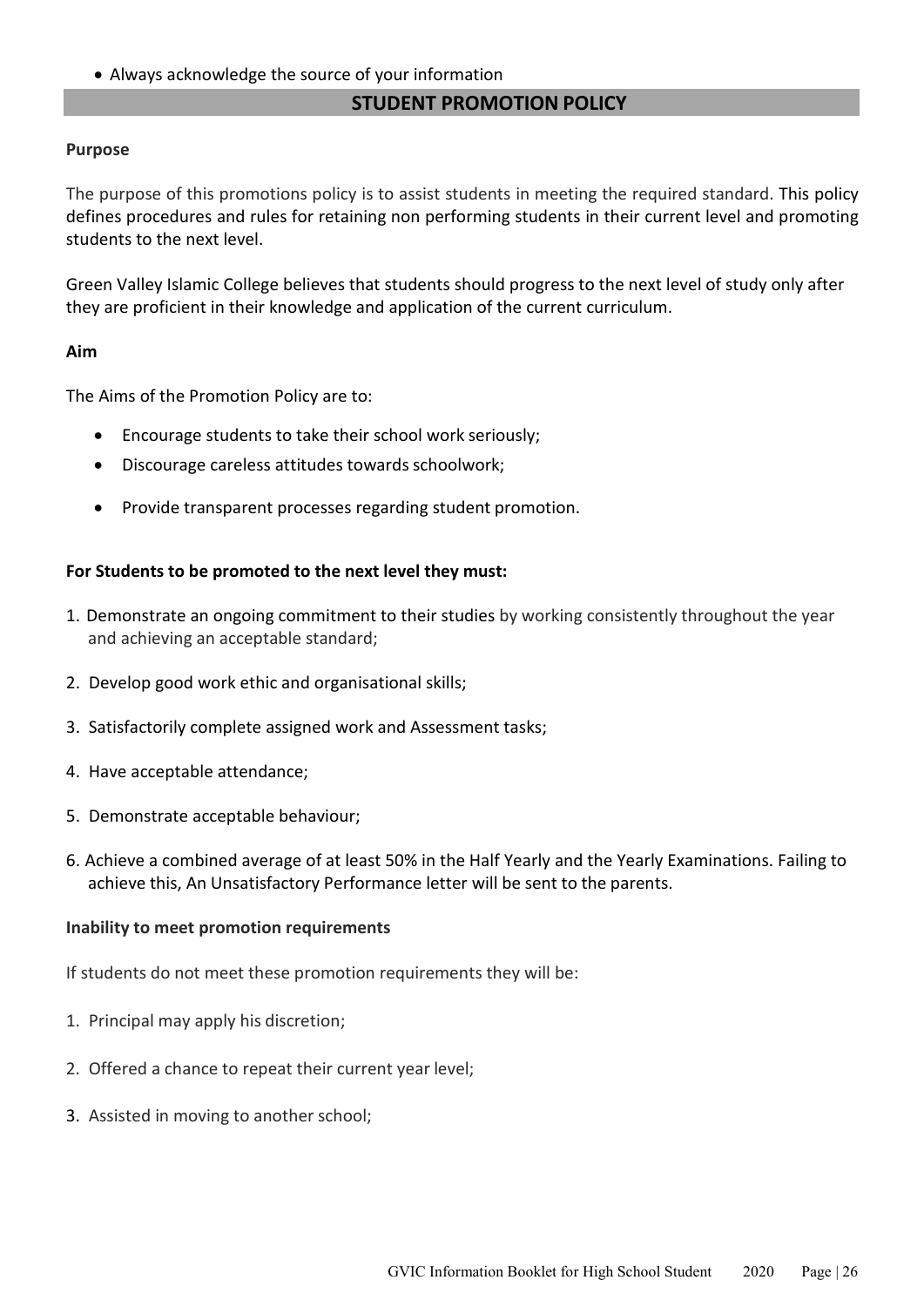# **Promotion of Students to Year 11**

- 1. The student's progress will be monitored and when teachers consider it necessary, Parents/Guardians will be advised of any academic concern as it arises.
- 2. The teacher(s) and Subject Coordinators will communicate with the Parents/Guardians by writing in the student's diary, and in parent meetings.
- 3. The Half Yearly Examination results will be used as an indicator for unsatisfactory performance and parents will be notified: An Unsatisfactory Performance letter will be sent to parents.
- 4. Promotion to Year 11 is not automatic but is dependent on a satisfactory performance in key and/or all Disciplines: English, Mathematics, Science, History, and Geography.
- 5. At the end of Year 10, each student's results will be assessed, and their promotion to Year 11 will be decided by the Promotions Committee.
- 6. The **Half Yearly and Yearly Examination** marks will be taken into consideration when determining promotion. Only students with a combined average of at **least 50%** in the above mentioned disciplines (No.4) in both the exams will be promoted. In special cases Principal's discretion may be applied.
- 7. If a student is away for any one of the Examinations their promotion will be determined by the Promotions Committee on a 'case-by-case' basis.
- 8. Decisions regarding non-promotion will be communicated to parents in writing at the end of the school academic year.

# **Promotion of Students to Next Level Years 7 - 10**

- 1. The progress for all students will be monitored and when teachers consider it necessary, Parents/Guardians will be advised of any academic concern as it arises.
- 2. The teacher(s) and Subject Coordinators will notify the Parents/Guardians through communication by writing in the student's diary, and in parent meetings and this will be documented.
- 3. The Half Yearly Examination results will be used as an indicator for unsatisfactory performance and parents will be notified: An Unsatisfactory Performance letter will be sent to parents.
- 4. Promotion to next level is not automatic but is dependent on a satisfactory performance in all subjects.
- 5. At the end of the year each student's results will be assessed, and their promotion to next level is decided by the Promotions Committee.
- 6. The **Half Yearly and Yearly Examination** marks will be taken into consideration when determining promotion. Only students with a combined average of **at least 50%** will be promoted. In special cases Principal's discretion may be applied.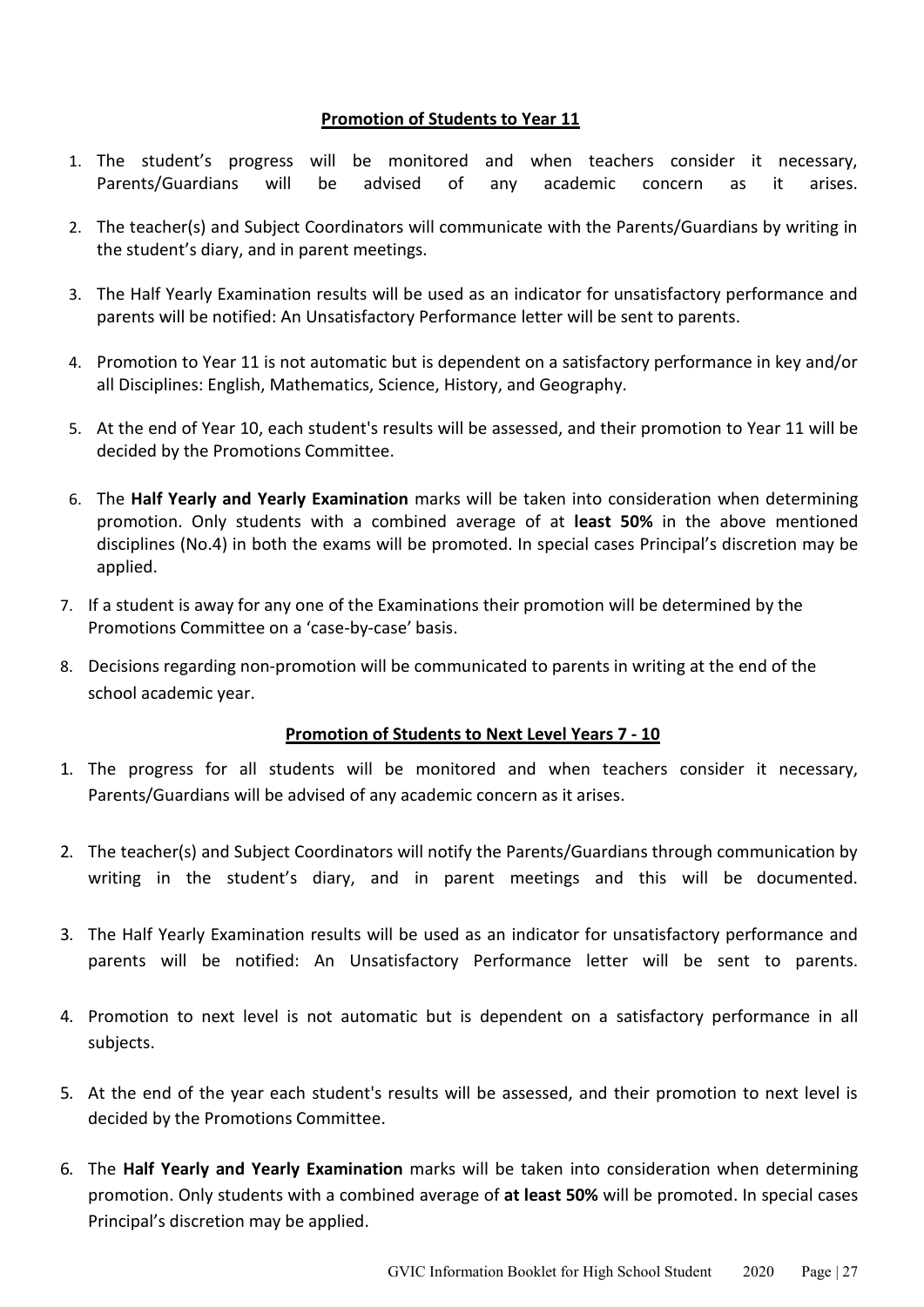- 7. If a student is away for any one of the Examinations their promotion will be determined by the Promotions Committee on a 'case-by-case' basis.
- 8. Decisions regarding non-promotion will be communicated to parents in writing at the end of the school academic year.

# **DISCIPLINE CODE**

<span id="page-27-0"></span>Student discipline will be a main focus at Green Valley Islamic College. At all times students will be expected to behave in a responsible and safe manner.

The following outcomes are to be achieved by all students during their time at Green Valley Islamic College.

- Regular attendance and punctuality
- Sustained application to learning
- Safety within the school and at all school activities
- Due respect for teachers and others in authority
- Respect for other individuals and their property
- Positive and respectful relationships with all members of the school community
- No violence, discrimination, harassment, bullying or intimidation
- Peaceful resolution of conflicts
- Compliance with all school rules

# **AIMS**

The aim of this discipline/welfare policy is to encourage students towards more positive behaviour. The system is designed to allow students to feel that they are able to feel the rewards and at the same time understand that there are consequences for undesirable behaviours. This is to be achieved through a generous disciplinary system which promotes positive behaviour and self- esteem.

Through the implementation of an effective discipline policy and PBS we aim to help students develop:

- An ability to communicate effectively
- A sense of satisfaction from learning
- A coherent set of values to guide behaviour
- A personal and social responsibility for their actions
- A sense of personal dignity and worth
- A sense of cultural identity
- A feeling of belonging to the wider community
- A caring attitude towards others
- An ability to form satisfying and stable relationships

The school, together with parents and students, will utilise three approaches to realise these aims:

- General measure to promote the development of all students
- Preventative measures to ensure the safety and well-being of all students
- Remedial measures to deal with specific student's difficulties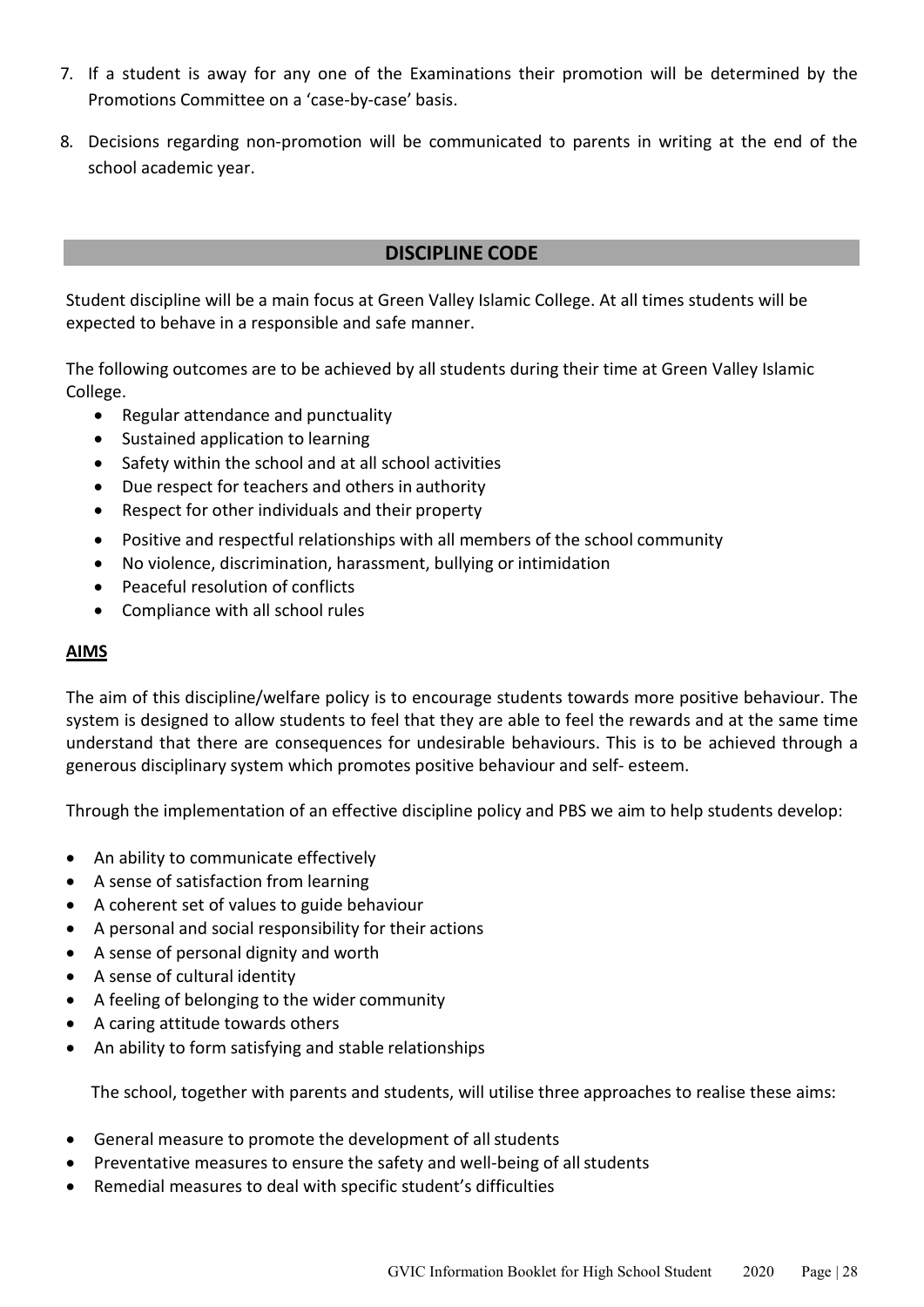# **SCHOOL RULES**

In order for the school to promote the importance of the right of teachers and the right of students to learn, five important school rules have been devised:

- 1. **Work hard**  ( Al-Ijtihad) We will try our best
- 2. **Show manners**  ( Al Adaab) We will use our manners at all times
- 3. **Be obedient**  ( Táah) We will follow instructions at all times
- 4. **Seek permission**  ( Istizaan) We will ask a teacher for permission when we want to do something
- 5. **Show respect**  ( Ihtiraam) We will respect our peers, teachers, visitors and our school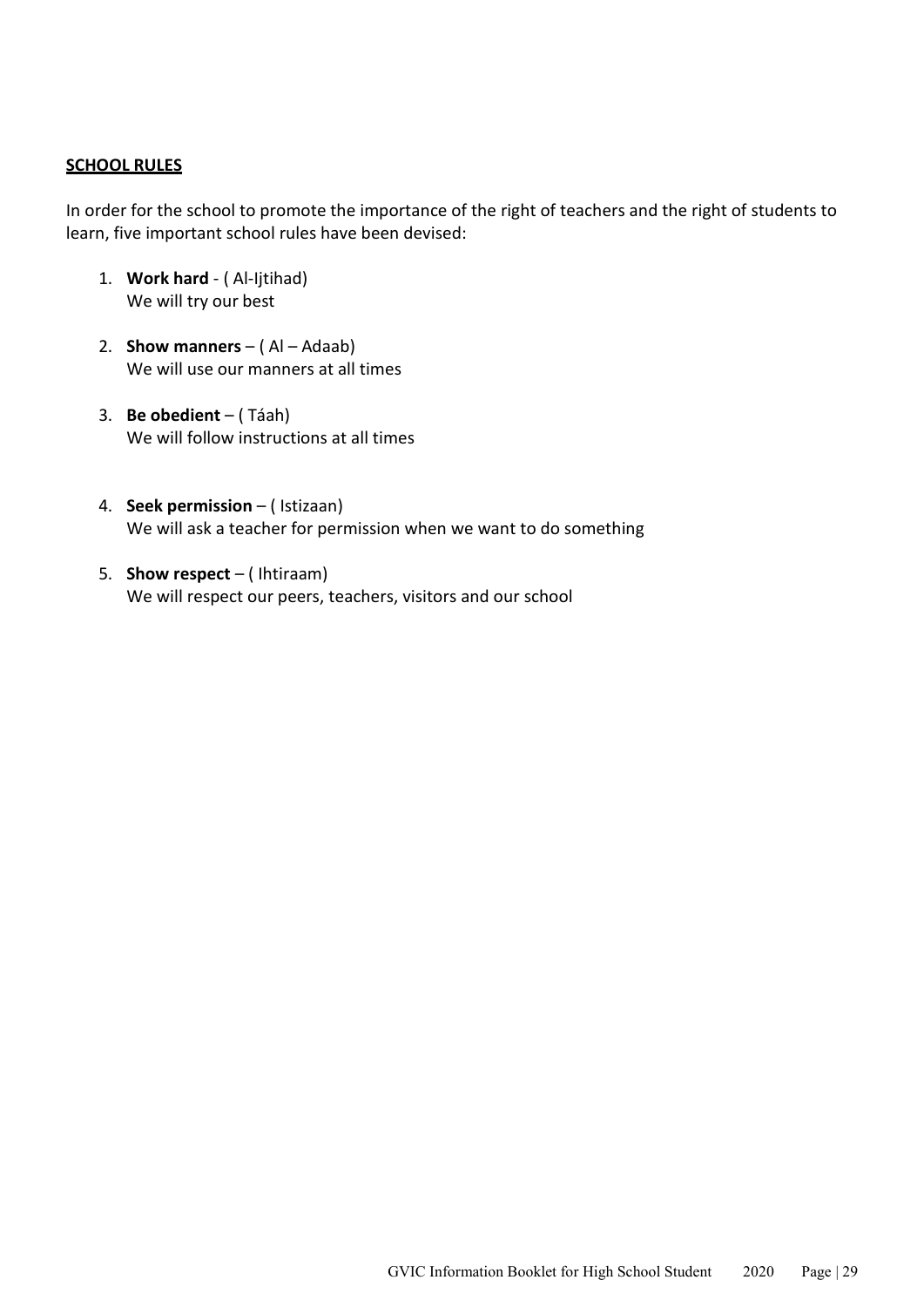# **POSITIVE BEHAVIOUR SUPPORT**

Green Valley Islamic College is a Positive Behaviour Support School. PBS is a systematic approach that involves explicit teaching of social skills and rewarding students with positive feedback when they demonstrate the skills taught. At GVIC a whole school approach will be adopted to teach the five social skills, namely **R**espect (**R**), **O**wnership (**O**), **C**aring (**C**), **K**nowledge (**K**) and **S**afety (**S**) – **ROCKS**.

Students will be taught, for example, expectations of respect in the canteen (use of polite words such as 'please', 'thank you', 'may I', etc.); expectations of respect in the playground (taking turns, sharing, etc.). Teachers have undertaken professional development in order to teach the five social skills (ROCKS) as mentioned above. Through explicit teaching of social skills and providing positive feedback to the students who demonstrate the skills, it is certain that the positive environment will promote expected behaviour.

# **CODE OF BEHAVIOUR**

- Always aim to do our best
- $\cdot$  Take pride in our school and ourselves
- $\triangle$  Be courteous to all staff, students, parents and visitors
- Be honest, fair and trustworthy
- Wear the school uniform pride
- Respect people, property and the environment
- Value individual differences be tolerant
- ❖ Maintain a good name for our school
- $\div$  Be punctual and prepared for all classes
- ❖ Complete all set work in class and at home
- ❖ Be thoughtful and cooperative
- $\cdot$  Be proud of the College and keep it clean, safe and attractive
- Practice self discipline

# **CIRCULARS / NEWSLETTERS/ FORMS**

Students and parents must read any newsletters and circulars that are handed out by the office as it gives important information about the school and any other issues concerning the wellbeing of the students. It is important that these are handed to the parents to read and get informed about the day to day activities of the school. Newsletters and upcoming events are also posted on our website: [www.gvic.nsw.edu.au.](http://www.gvic.nsw.edu.au/) Any forms that require parent's signature should be returned by the due date. Failure to submit forms by due date that requires parent's signature will result in students sent home or parents notified.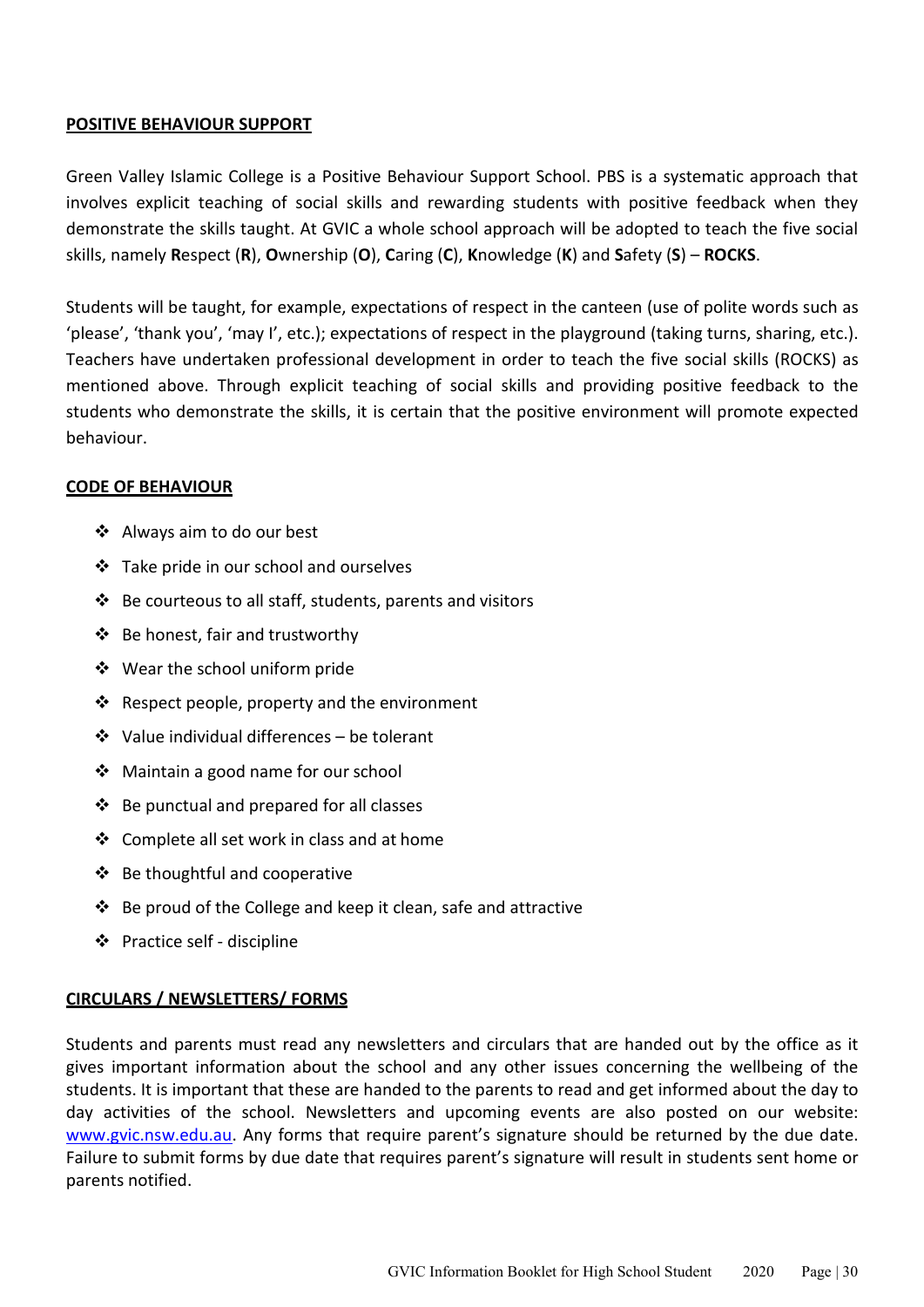# **BEHAVIOUR MANAGEMENT POLICY FLOW DIAGRAM**

## <span id="page-30-0"></span>**4.4.2 CONSEQUENCES FLOWCHART (SECONDARY)**

The flowchart below describes the steps and processes for addressing student discipline concerns at Green Valley Islamic College (Secondary)

### **CLASSROOM BEHAVIOUR MANAGEMENT FLOW DIAGRAM**

Stage 1: Official verbal warning + behavior noted in students' diary and Sentral. Subject Teacher also calls home to inform parents of the issue and makes them aware of the consequences should misbehavior continue.

Stage 2: Subject teacher issues "Student Concern Letter" generated from Sentral. Parents are to sign and return to the issuing teacher. Subject teacher also notes in the student's diary and informs the admin staff to send SMS to the parents advising about the letter in student's bag.

Stage 3: In School Reconnection Meeting during lunch break with the subject teacher and the subject coordinator. The student completes "In School Reconnection Meeting Report" (Annexure 8) generated from Sentral by the subject teacher and noted in student diary. After completion, a copy of the report is sent home for parents 'comments and filed with Welfare upon return. Subject teacher to inform Admin staff to send SMS to parents advising of the report with the student.

Stage 4: Welfare Coordinator issues "After School detention" and notes on Sentral. Welfare Coordinator informs parents at least 48 hours prior via phone-call and/or SMS and student diary. Detentions are to be held on Thursdays after school from 3:25pm till 4:15pm. While on detention, the student completes "After School detention report" and a "Behavior Reflection Report". A copy of this report is sent home with the student and filed

Stage 5: Welfare Coordinator issues a one-day at home suspension and informs the parents at least 24 hours prior. Details to be entered on Sentral. Upon return form suspension, the student reports to the Welfare office where he/she is placed on a two week Progress Report Card (Annexure 13)

Stage 6: Welfare Coordinator refers the student for Counselling after parent permission. Details are to be entered on Sentral by the relevant Welfare Coordinator. In the absence of parent permission, the student is moved to Stage 7.

Stage 7: Head of Welfare issues a Long Suspension for 5 days after an in-school meeting with the parents. Upon return from the Long Suspension, the student completes a "Post Suspension Contract" with Head of Welfare.

Stage 8: Recommendations to the Principal for Expulsion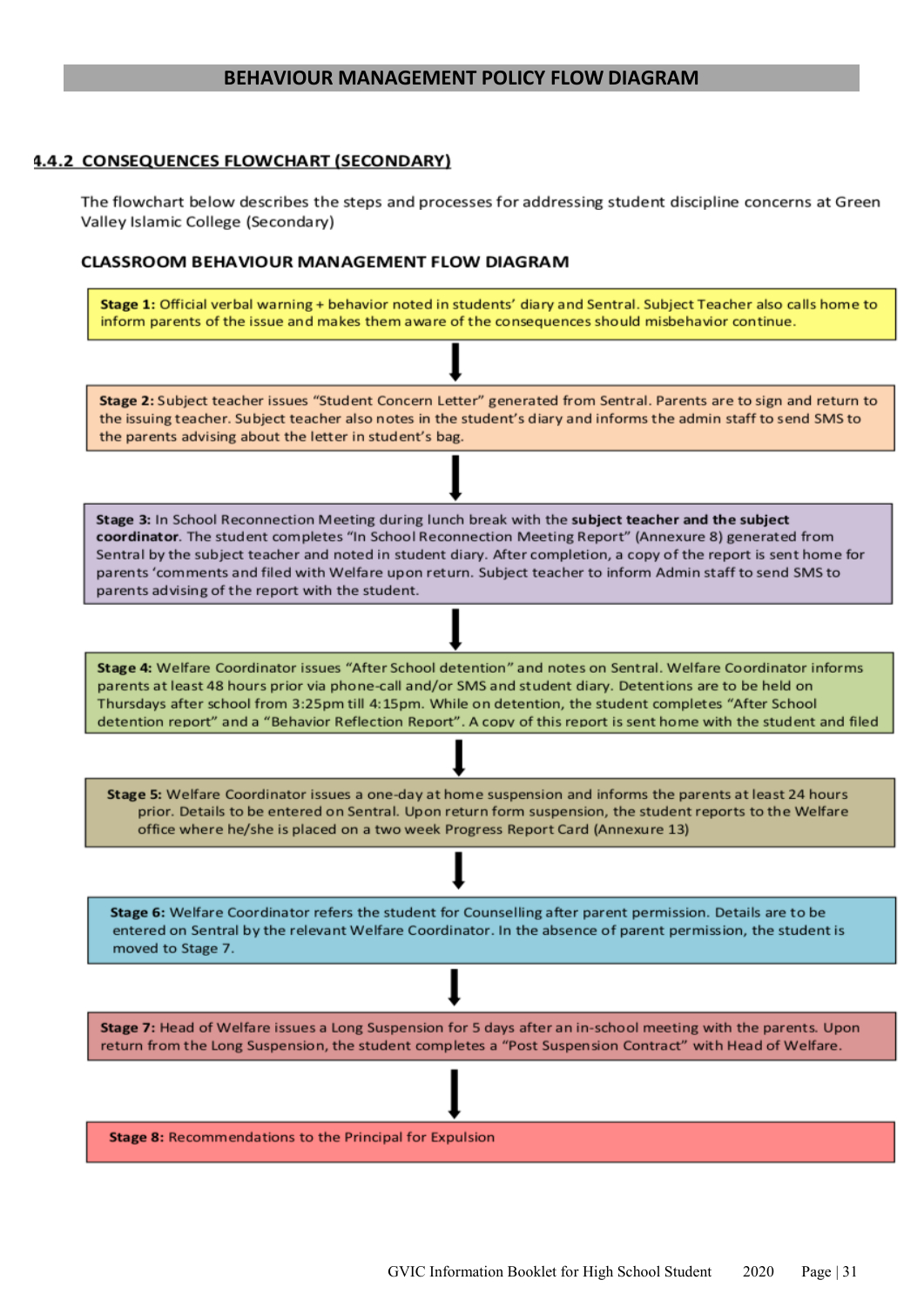# **STUDENT REPRESENTATIVE COUNCIL**

# **Rationale**

SRC is a body within the school consisting of School captains, vice captains, prefects and staff representatives. It provides a platform through which students can promote their views/welfare and participate in school decision making process within a framework which ensures that the advice presented to them is based on school values/ethos and relates to enhancing the quality of school life for all students. It further exists to provide opportunities for students to address their concerns, interests and to develop leadership skills.

# **Aims of the SRC**

The aim of the SRC is to:

- Provide a student perspective on school issues to the school executives.
- Develop and promote leadership and responsibility.
- Provide a link between teachers and students, and between the school and the wider community.
- Provide peer support help Year 7 students to adjust to a new environment.
- Encourage the involvement of students in the school decision making process, when appropriate.
- Help in organizing school events such as sports carnivals, parent teacher nights, Awards ceremonies, ANZAC day ceremony, Quran competition, Ramadan.
- Raise funds for charities such as Cancer society, Human Appeal, Natural disasters, etc.
- Provide a forum for students to raise issues/concerns and consider their ideas.
- Represent Green Valley Islamic College at official functions.
- Conduct school assemblies.
- Promote school values and ethos.

# **Composition**

The SRC will comprise of prefects from Years  $1 - 12$ , SRC coordinator and two teachers (Primary and Secondary). Primary and Secondary schools will each have their own SRC. The SRC may consist of the following:

# **Secondary Primary**

- School Captains (2) from Year 12 School Captains (2) from Y6
- Vice Captains (2) from Year 12 Vice Captains (2) from Y5
- SRC Reps (2) from Y12 (2B/2G) SRC Reps (3) from Y6
- SRC Rep (2) from Y11 SRC Reps (3) from Y5
- SRC Reps (3) from Year 10 SRC Reps (3) from Y4
- SRC Reps (3) from Year 9 SRC Reps (3) from Y3
- SRC Reps (3) from Year 8 SRC Reps (3) from Y2
- SRC Reps (3) from Year 7 SRC Reps (3) from Y1

*Any SRC member who has broken a school rule (seriousness to be determined by welfare coordinators) and/or has at least three negative incident reports on Sentral will have his/her SRC membership revoked and will be de-badged.*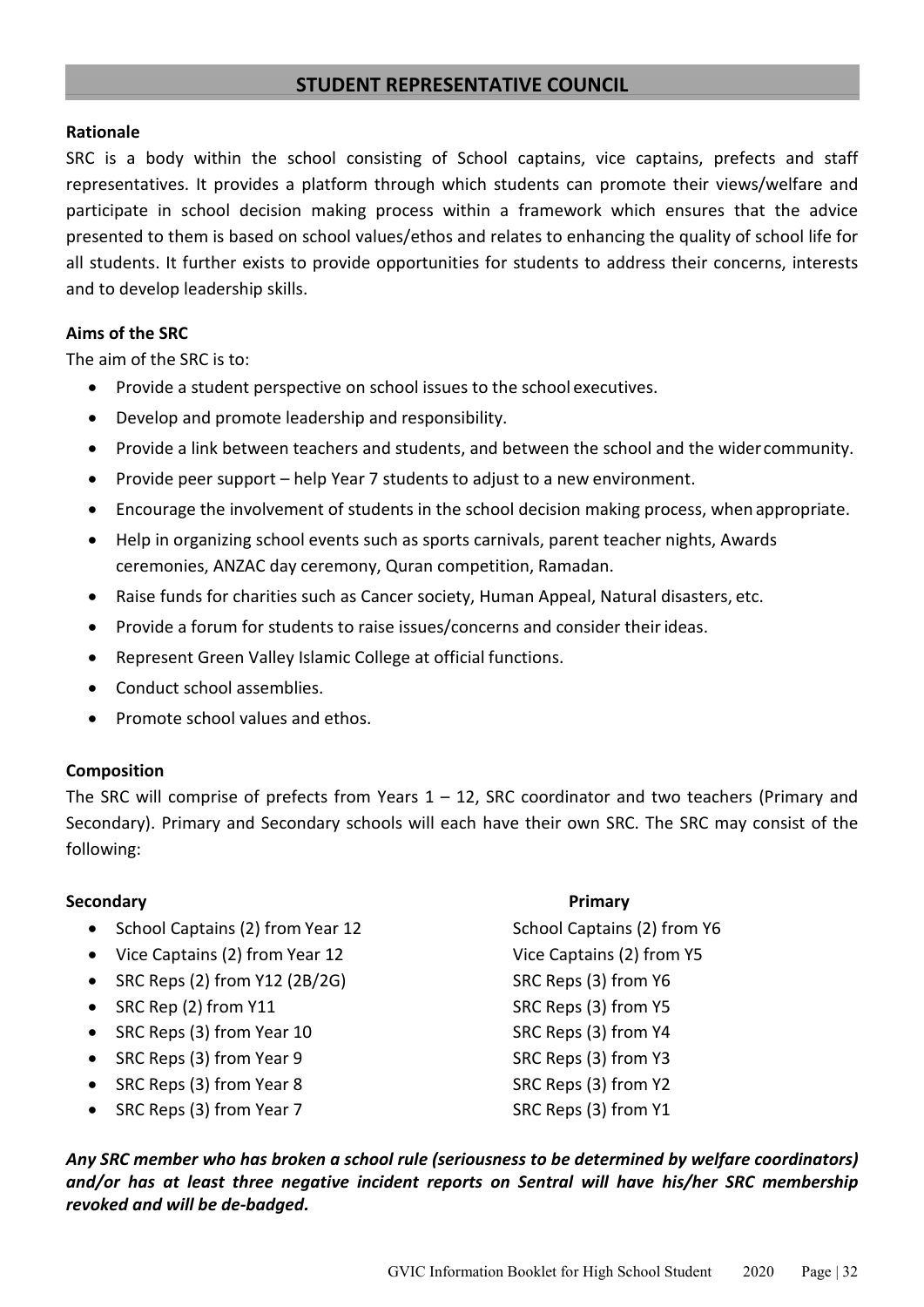# **PREFECTS**

Prefects are the leaders of the student community and play a vital role in working with both the staff and students toward creating an effective and enjoyable learning environment at the school. The appointment of Prefects at GVIC is not a popularity contest, they are elected by their peers as young men and women who possess leadership potential and commitment to the role.

The Prefects at GVIC are expected to be role models in dress, attendance, conduct and involvement in school affairs. Their duties include assistance in prayer monitoring, participating at school functions of all kinds and conducting school assemblies. They are also assigned responsibilities connected with particular activities, including sports and community service.

# **The Role of Prefects**

Prefects:

- are the leaders of the student community at GVIC.
- are expected to model appropriate behaviour at all times.
- are to uphold the values/ethos of the School and to support the Staff in maintaining high standards.
- firmly and fairly guide the student community in upholding school rules.
- have a sense of responsibility and duty towards the school and its community.
- have a sense of responsibility for the students and pastoral care.
- participate in and encourage active involvement in school activities.
- work together as a team towards reinforcing School expectations.
- effectively communicate to the students at Assemblies and school events.
- aim to fulfill their academic requirements and balance the demands of students leadership with school work.
- mentor, guide and support younger student leaders in the school.

# **Qualities of a Student Leader**

- Organisational skills can plan and organize events and activities.
- Commitment determination to uphold the values and traditions of the school
- Communication skills can communicate effectively with staff and students
- Self-discipline and self-motivation in regard to their work and other commitments
- Confident
- Punctual
- Cooperative
- Non-confrontational both in speech and actions.
- Determination does not give up when faced with challenges or obstacles.
- A desire to grow in the role as Prefect, and to develop leadership skills.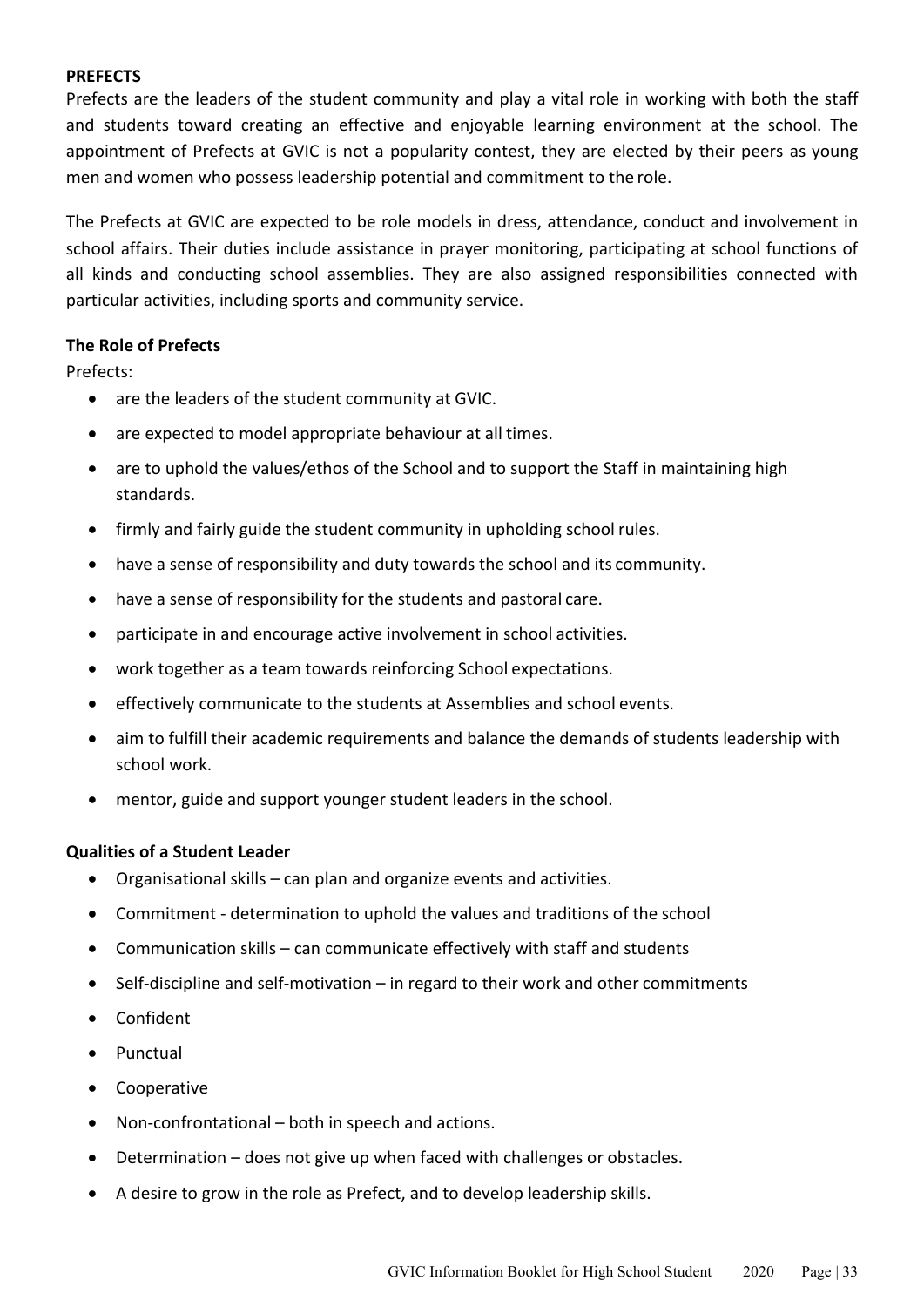# **Considerations:**

Prospective Prefects need to consider the above roles, responsibilities and personal qualities, and reflect on their ability to carry out the role effectively.

You also need to consider:

- 1. Your commitment to being a Prefect. DO you truly feel you would be a role model to other students, an ambassador for the School and be able to carry out the role throughout theyear?
- 2. If you can follow through on the expectations of being a Prefect. Would you be able to ask your peers to behave appropriately, wear correct uniform, abstain from risky behaviours? Would you be able to act on evidence of inappropriate behaviour?
- 3. Can you manage your academic work and other activities effectively with the commitments associated with being a prefect? Do you have the self-discipline and self-motivation to ensure your academic work does not suffer?
- 4. Can you maintain the high standards expected of you throughout the year?
- 5. Will you feel comfortable, after some training, to speak publicly to students in either Assemblies or Class/Form meetings?
- 6. Are you able to be at school early to carry out an assigned Duty? Attend evening/weekend functions and other Prefect commitments when required?
- 7. Have you considered how your life at school would change if you were elected a Prefect?
- 8. Are you excited by the prospect of learning new skills and being a part of the Student Executive?

# **Roles and Responsibilities:**

Each Prefect is expected to be a role model for the students. As such he/she is to uphold school rules, and support the School with respect, loyalty and commitment.

Prefects are expected to:

- Support the Islamic values/ethos of GVIC.
- Support the school community by attending events and activities involving students fromGVIC.
- Assist Staff organising events/activities at the school as hosts, in a supervisory role, in an administrative role, etc.
- Perform assigned duties (mornings and/or afternoons).
- Take an active role in supporting the uniform and behavioural expectations of the school.
- Meet once a fortnight as a Prefect Group.
- Take a personal, active interest in the year group. Each Prefect will be assigned to have particular responsibility to a year group.
- Initiate, organize, coordinate at least one major initiative during the year.
- Mentor and support younger students in the school through sport, the Arts or Co curricular activities.
- Attend an external event where GVIC students are competing/hosting.
- Develop strong link with Primary School Captains and students with positions ofresponsibility.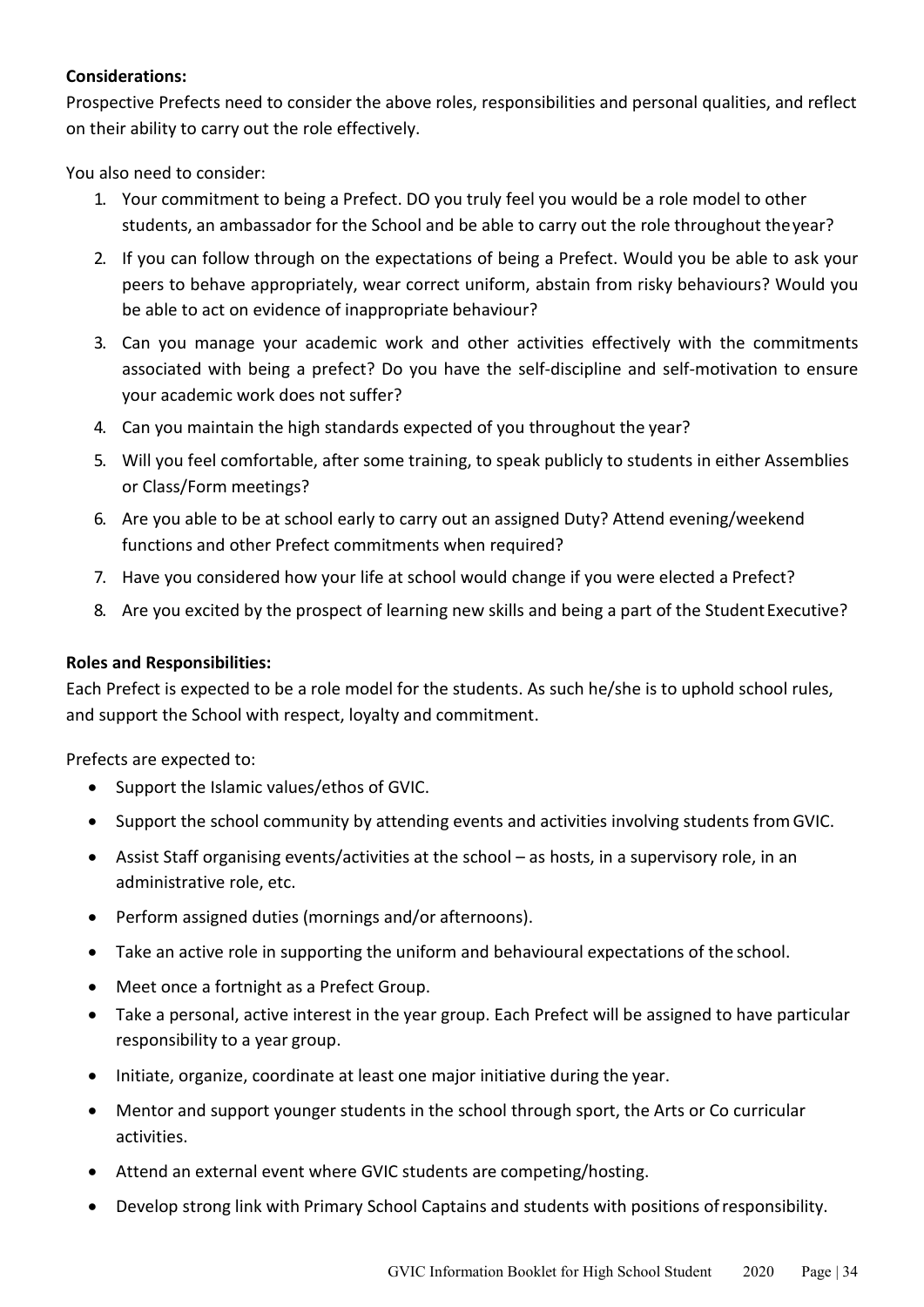- Maintain a personal register/log of activities/involvement at the school in the capacity of Prefect.
- Evaluate individual performance as a Prefect, and participate in an evaluation process.

# **Expectations of a Prefect**

- Maintain a strong academic record.
- Be an excellent role model, demonstrating exemplary conduct.
- Have an excellent attendance record.
- Be respected by students and staff members and vice versa.

The school recognises the contributions Prefects make to the school community and will support Prefects in their role. We acknowledge the demands placed on a final year student and aim to support Prefects as they develop leadership skills with a balance in maintaining academic focus.

# **SRC Projects**

SRC projects include, but are not limited to the following:

- Sponsorship of an under privileged child
- Creating and maintenance of the school courtyard garden
- School Captain representing the school at the Constitutional Conference at Sydney Parliament House.
- Prayer monitoring
- Welfare assistance to students at GVIC (school scarves, sports pants, stationery)
- Hosting ANZAC ceremonies
- Hosting School assemblies
- Organising Harmony Day activities
- Organising lunch for Athletics Carnival
- Organising program for Islamic Dress Day
- Taking responsibility to write articles for school magazine
- Fundraising for victims of natural disaster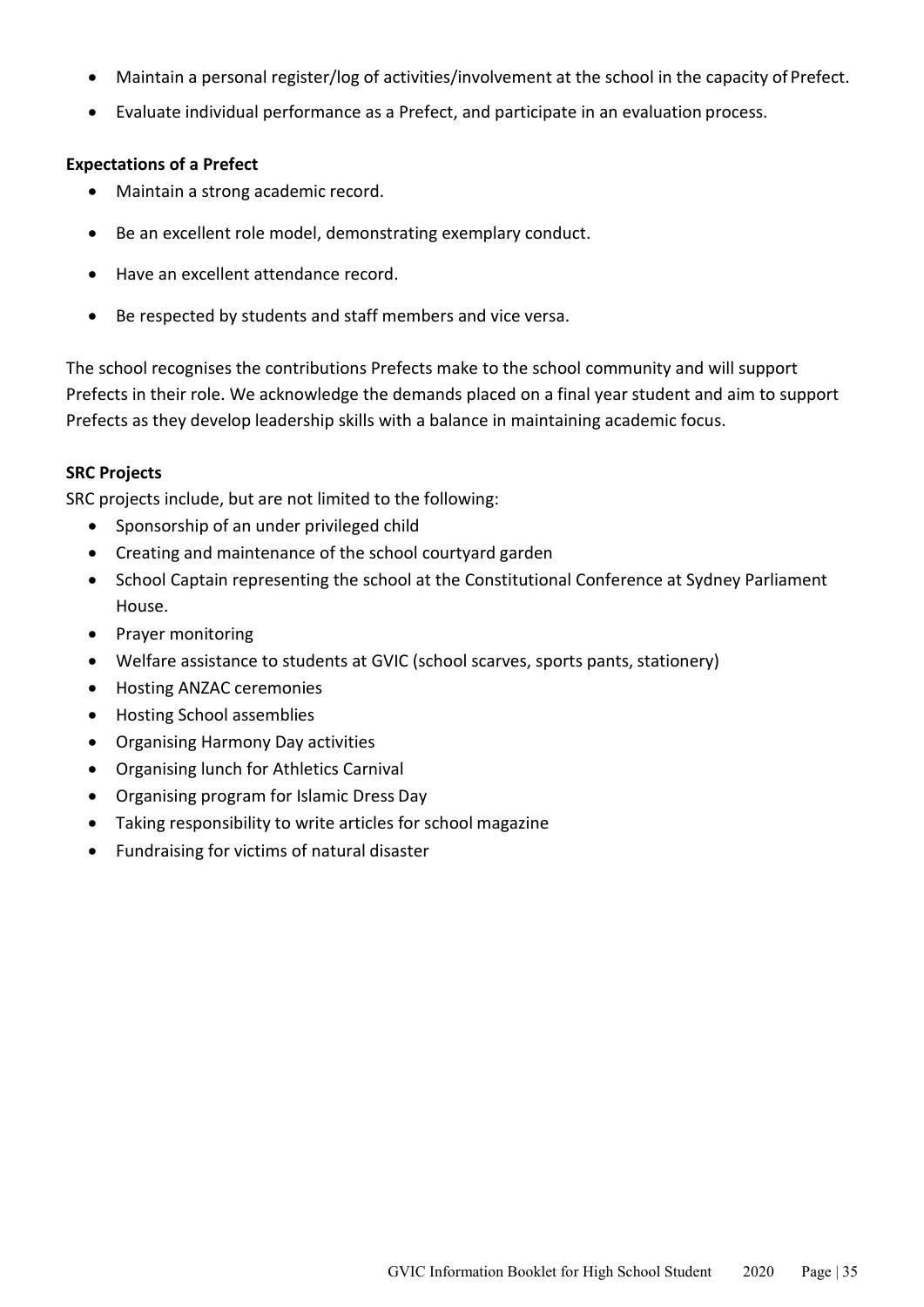# **GVIC Merit Award System (Secondary)**

# (5 Points)

-Achievement -Outstanding academic achievement

- -Academic improvement
- -Exemplary behaviour
- -Improved behaviour
- -Classroom leadership
- -Consistency

-Perfect attendance record -Minimal absences *(Awarded Once per Term)*

Classroom Teacher Award Attendance Award (10 Points) Extra Curricular Award (10 Points)

-Achievement -Leadership -Student of the week -SRC Award -ISD Participation -Offering assistance/help

-After school sports -Outstanding achievement in athletics carnival -School sport -District -Regional -State -National

j



-Exemplary Student

**PROGRESSION THROUGH POINTS ACCUMULATED: 100 Points – Positive note/phone call 200 Points – Acknowledgement in School Assembly 300 Points – Canteen Pass 400 Points – 2 x NRL Tickets 450 Points - Acknowledgement in School Newsletter 500 Points – Free of Charge School Organised Fun Day (For Example, Wet n Wild, A day at the Cinemas, etc.)**

Sports Award (10 Points) Uniform Award (10 Points)

-Wearing the GVIC Uniform with pride

*(Awarded Once per term)*

 Civics and Citizenship Award (15 Points)

> -Citizenship -Sportsmanship -Ownership

- a student who is an exemplary Muslim in his/her everyday actions and follows the example of the Prophet. These students are peaceful, loving, hopeful, prophetic, creative and religious.

*(Awarded Once per Year)*